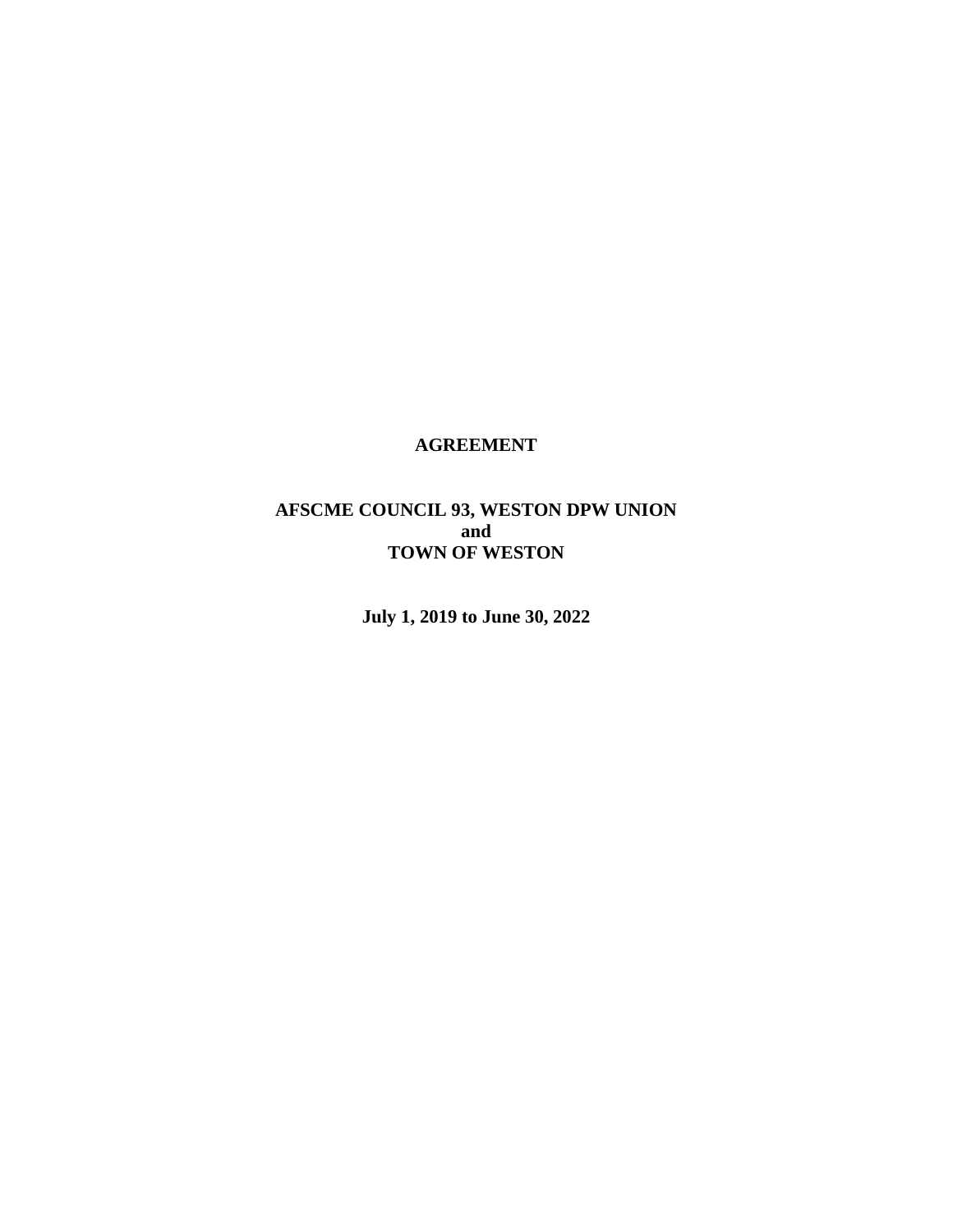# **TABLE OF CONTENTS**

| <b>ARTICLE 1</b>  |      | <b>RECOGNITION</b>                         | Page<br>$\mathbf{I}$             |
|-------------------|------|--------------------------------------------|----------------------------------|
| <b>ARTICLE 2</b>  |      | RIGHTS OF THE TOWN; RIGHTS OF EMPLOYEES    | 1                                |
| <b>ARTICLE 3</b>  |      | <b>NO STRIKES</b>                          | $\overline{2}$                   |
| <b>ARTICLE 4</b>  |      | JOB CLASSIFICATIONS AND WAGE RATES         |                                  |
|                   | 4.1  | <b>Job Classifications and Definitions</b> | $\overline{2}$<br>$\overline{2}$ |
|                   | 4.2  | <b>Wage Rates</b>                          | $\overline{4}$                   |
|                   | 4.3  | <b>Temporary Assignments</b>               | $\overline{4}$                   |
|                   | 4.4  | New Classifications and Changes in Duties  | $\overline{4}$                   |
|                   | 4.5  | <b>Work Clothing</b>                       | 5                                |
|                   | 4.6  | Longevity Pay                              | 6                                |
|                   | 4.7  | <b>Compensation for Unused Sick Leave</b>  | $\boldsymbol{7}$                 |
|                   | 4.8  | <b>Required Licenses</b>                   | 8                                |
|                   | 4.9  | Mechanics' Stipend                         | 9                                |
|                   | 4.10 | Change Pay Week and Pay Day                | 9                                |
|                   |      |                                            |                                  |
| <b>ARTICLE 5</b>  |      | <b>SICK LEAVE</b>                          | 10                               |
|                   | 5.1  | Purpose                                    | 10                               |
|                   | 5.2  | Eligibility                                | 10                               |
|                   | 5.3  | Requirements for Use of Sick Leave         | 10                               |
|                   | 5.4  | <b>Emergency Sick Leave Bank</b>           | 11                               |
|                   |      |                                            |                                  |
| <b>ARTICLE 6</b>  |      | WORK WEEK AND OVERTIME                     | 12                               |
| <b>ARTICLE 7</b>  |      | <b>HOLIDAYS</b>                            | 17                               |
| <b>ARTICLE 8</b>  |      | <b>VACATIONS</b>                           | 18                               |
| <b>ARTICLE 9</b>  |      | FAMILY AND MEDICAL LEAVE ACT               | 19                               |
| <b>ARTICLE 10</b> |      | <b>CIVIC DUTY LEAVE</b>                    | 20                               |
| <b>ARTICLE 11</b> |      | <b>MILITARY LEAVE</b>                      | 20                               |
|                   |      |                                            |                                  |
| <b>ARTICLE 12</b> |      | SENIORITY AND QUALIFICATIONS               | 21                               |
|                   | 12.1 | Definitions of Seniority                   | 21                               |
|                   | 12.2 | Definition of Qualifications               | 21                               |
|                   | 12.3 | Loss of Seniority                          | 21                               |
|                   | 12.4 | Posting of Vacancies                       | 21                               |
|                   | 12.5 | Promotion                                  | 22                               |
|                   | 12.6 | <b>Promotion Appeal Procedure</b>          | 22                               |
|                   | 12.7 | <b>In-Service Training</b>                 | 22                               |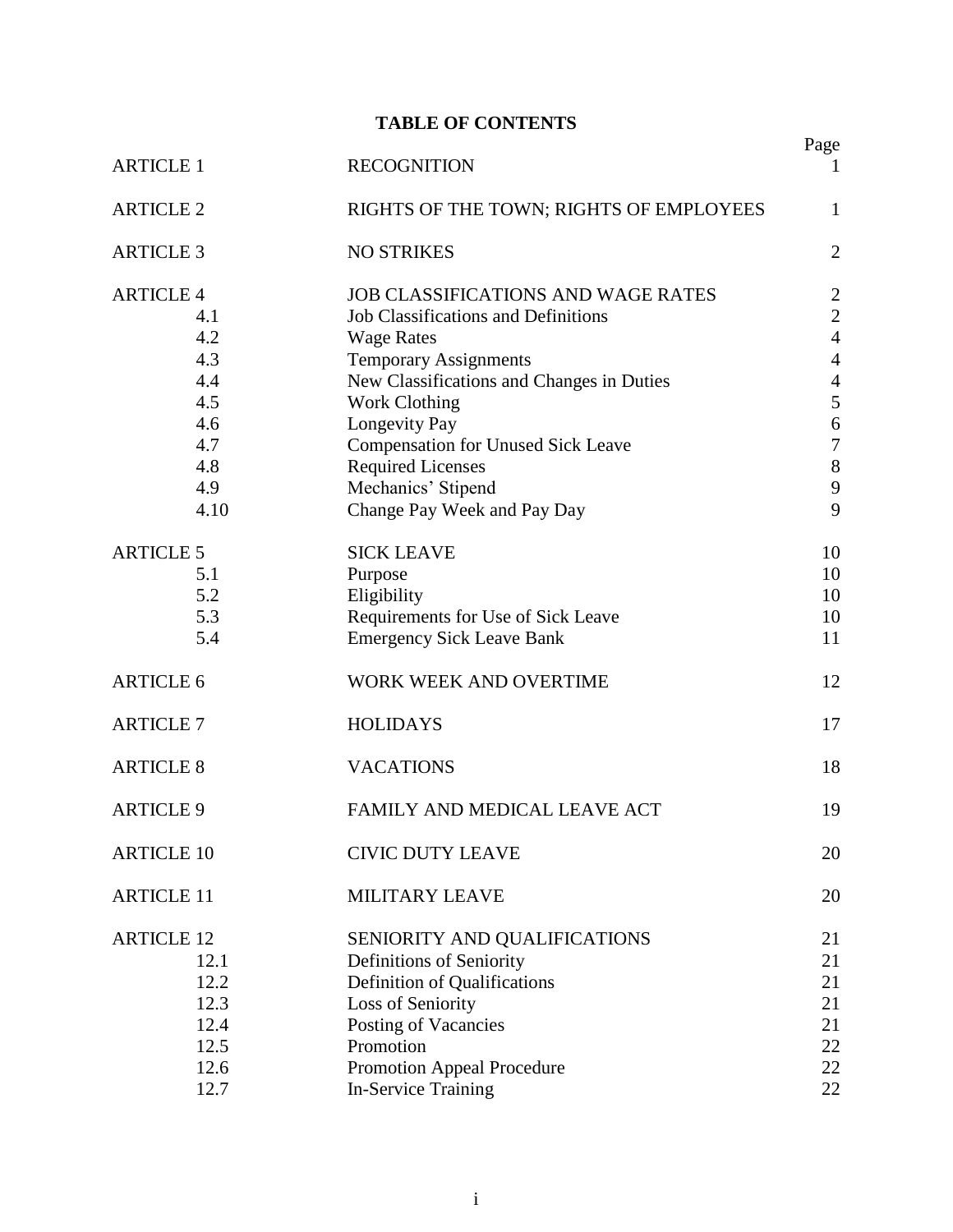|                                        | 12.8<br>12.9 | Layoff and Recall; Bumping<br>Assignments                                                           | Page<br>23<br>23 |
|----------------------------------------|--------------|-----------------------------------------------------------------------------------------------------|------------------|
| <b>ARTICLE 13</b>                      |              | DISCIPLINE AND DISCHARGE                                                                            | 23               |
| <b>ARTICLE 14</b>                      |              | <b>GRIEVANCE PROCEDURE</b>                                                                          | 24               |
| <b>ARTICLE 15</b>                      |              | AGENCY SERVICE FEE AND DUES DEDUCTIONS                                                              | 25               |
| <b>ARTICLE 16</b>                      |              | <b>SAFETY COMMITTEE</b>                                                                             | 26               |
| <b>ARTICLE 17</b>                      |              | <b>BEREAVEMENT LEAVE</b>                                                                            | 26               |
| <b>ARTICLE 18</b>                      |              | EMPLOYEE CONTRIBUTION HEALTH INSURANCE                                                              | 27               |
| <b>ARTICLE 19</b>                      |              | EFFECTIVE DATE AND TERM OF AGREEMENT                                                                | 28               |
| Schedule A<br>Schedule B<br>Appendix A |              | Seniority of Employees<br><b>Equipment Operator Requirements</b><br>Payroll deduction authorization |                  |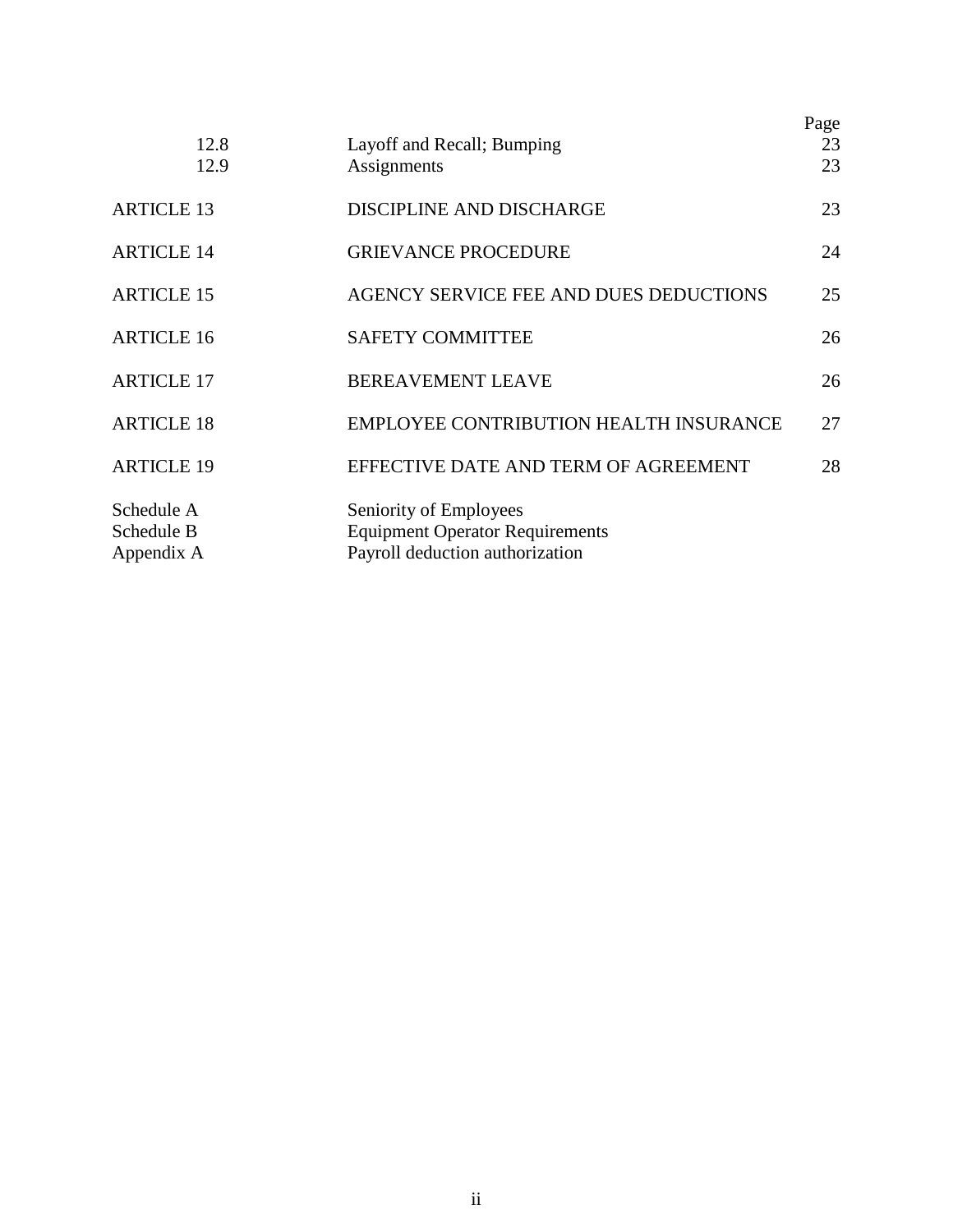AGREEMENT made this  $26<sup>th</sup>$  day of May, 2020, by and between the TOWN OF WESTON EMPLOYEES ASSOCIATION (herein referred to as the "Union"), and the TOWN OF WESTON, a municipal corporation located in Middlesex County, Massachusetts (herein referred to as the "Town").

WITNESSETH: That

WHEREAS, the Union is the collective bargaining agent for the employees of the Town to whom this agreement applies; and

WHEREAS, in the interest of promoting a sound and stable relationship between the Town and said employees the parties desire to set forth the wages, hours and other conditions of employment which the Town and the Union have arrived at through collective bargaining.

NOW, THEREFORE, the Town and the Union agree as follows:

### **ARTICLE 1 RECOGNITION**

The Town recognizes the Union as the exclusive bargaining agent for all employees of the Department of Public Works, excluding in all cases, however, all elected officials, executive officers of the Town, division superintendents, assistant division superintendents, foremen and all clerical and office employees. The term "employee" or "employees" as used in this agreement means a person or persons to whom this agreement applies and for whom the Town recognizes the Union as exclusive bargaining agent.

### **ARTICLE 2 RIGHTS OF THE TOWN; RIGHTS OF EMPLOYEES**

2.1 Except as specifically modified by this agreement, the Town retains the right, through its appropriate boards and authorized agent, to select and hire all employees; to promote employees; to determine the necessity for filling a vacancy; to transfer employees from one position to another; to suspend, discipline, or discharge employees; to subcontract work; to assign, supervise or direct all working forces and to maintain discipline and efficiency among them; to lay off employees and to adjust employment when required because of lack of work or curtailment of work; to make reasonable rules and regulations which do not conflict with the provisions of this agreement; and generally to control and supervise the Town's operations and municipal affairs without hindrance or interference by the Union.

2.2 The Town retains the right to hire temporary employees, who shall not be covered by this agreement, at a rate lower than the lowest rate of any regular employee, to fill in for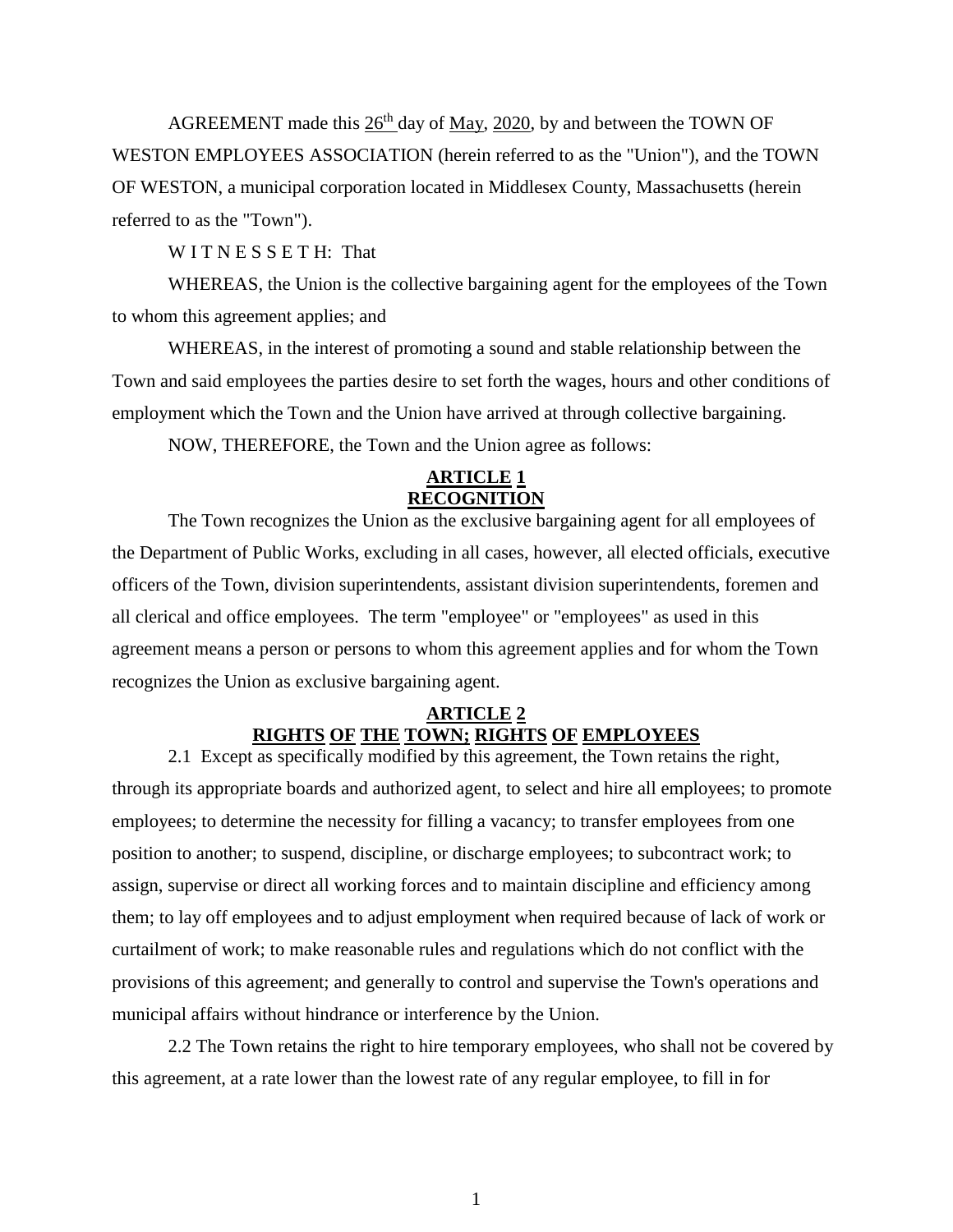permanent employees who are absent for periods longer than thirty (30) days. This provision shall not be used to deprive any regular employees of overtime opportunities, and temporary employees shall not have job bidding rights.

2.3 It shall be a violation of this agreement for the Town to interfere with, restrain or coerce any employee in connection with the exercise of the right of said employee to selforganization, to form, to join or assist in any employee organization, to bargain collectively through representatives of his own choosing on questions of wages, hours and other conditions of employment, to engage in other concerted activities for the purpose of collective bargaining or other mutual aid or protection; or to dominate or interfere with the formation, existence or administration of any employee organization; or to discharge or otherwise discriminate against an employee because he has signed or filed an affidavit, petition or complaint or given any information or testimony in connection with the law applicable to collective bargaining; to refuse to bargain collectively in good faith with the Union; or to refuse to discuss grievances with the Union.

### **ARTICLE 3 NO STRIKES**

It shall be a violation of this agreement for any employee to engage in, induce, or encourage any strike, work stoppage, slowdown or withholding of services.

## **ARTICLE 4 JOB CLASSIFICATIONS AND WAGE RATES**

4.1 Job Classifications. The following job classifications are in existence at the date of

this Agreement:

MECHANIC - Grade 1 MECHANIC - Grade 2 HEAVY EQUIPMENT OPERATOR - Grade 1 TRAFFIC MAINTENANCE SPECIALIST WATER SYSTEMS SPECIALIST SOLID WASTE/RECYCLING FACILITY ATTENDANT METER READER - INSTALLER CHAUFFEUR - LABORER

Additional job classifications may be instituted by the Town whenever the Town's activities require.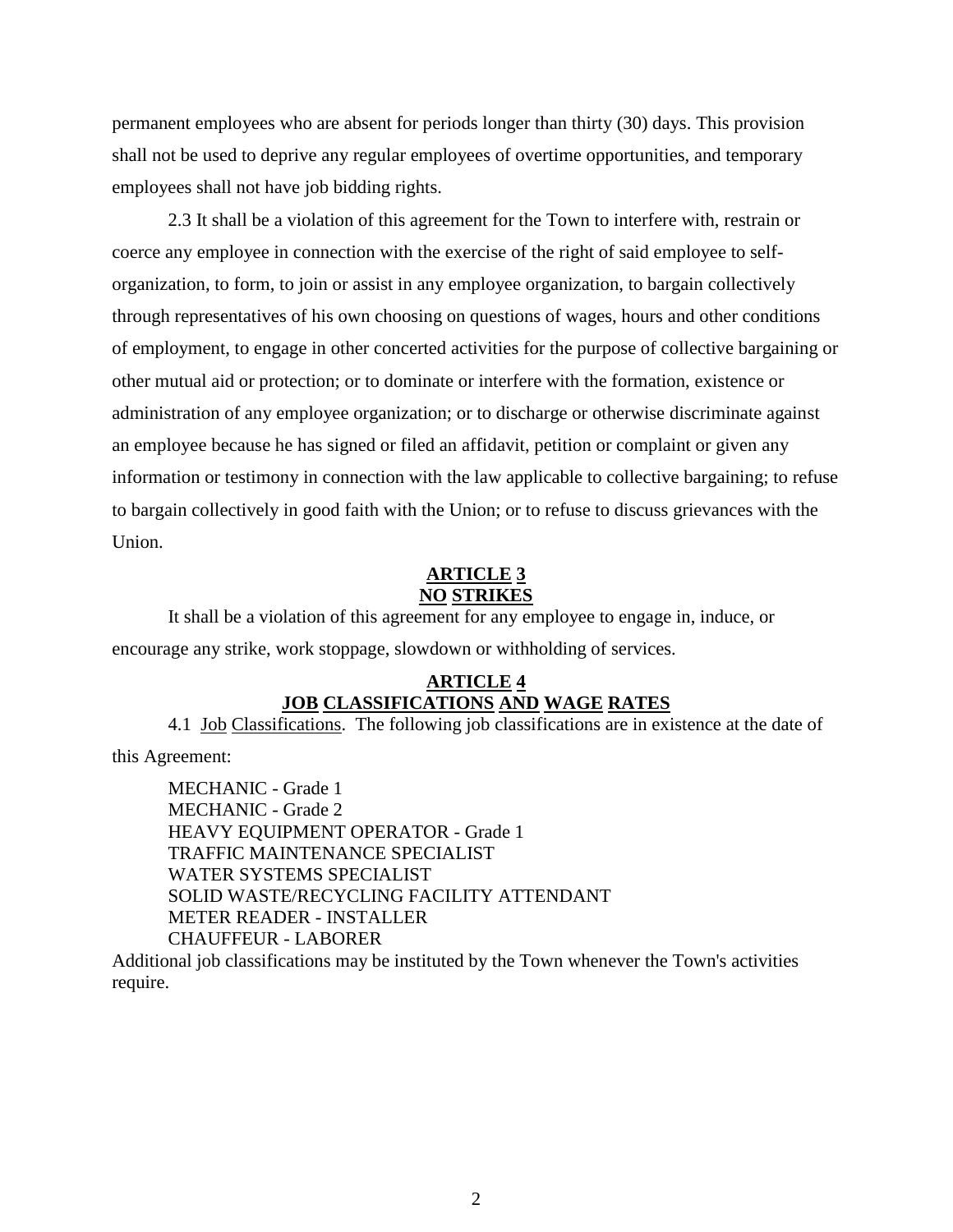#### Definitions:

- Permanent Employee An employee assigned to employment in the Public Works Department unit on a permanent basis who has satisfactorily completed a twelve-month probationary period.
- Temporary Employee  $A$  non-unit employee assigned to fill in for permanent employees who may be absent for periods longer than thirty (30) days. Temporary Employees are not to exceed six (6) months of service, unless otherwise approved by the Town Manager. The Town retains the right to hire temporary employees, who shall not be covered by this agreement, at a rate lower than the lowest rate of any regular employee, to fill in for permanent employees who are absent for periods longer than thirty (30) days. This provision shall not be used to deprive any regular employees of overtime opportunities.
- $Temporary/Seasonal Employee A non-unit employee assigned to full-time or part-time$ service who is working on a temporary job and who will ordinarily be laid off when the work is complete or funding is no longer available. The Town reserves the right to hire temporary/seasonal employees at a rate lower than the lowest rate of any regular employee for roadside vegetation control and other unskilled work. Such employees will work only during the regular working hours of the Department of Public Works Division and will not replace or supplement any regular Department of Public Works employees on overtime assignments unless Union members are not available.
- Probationary Employee An employee hired for eventual permanent employment in the Public Works Department who will be granted permanent status providing said employee completes a probationary period of no less than twelve (12) months of full time service. Under the Director's discretion, a probationary employee may be assigned to work in different divisions on an as needed basis. Upon the satisfactory completion of twelve (12) months, the employee will be assigned to a specific division. Probationary employees hired as Chauffeur Laborers may be exempted from holding a CDL upon hire. However, the probationary employee must obtain a valid CDL within six months from date of hire. Failure to obtain a valid CDL within the first six months of hire is cause for termination, unless waived by the Director of Operations. This provision shall not be subject to the grievance procedure (Article 14).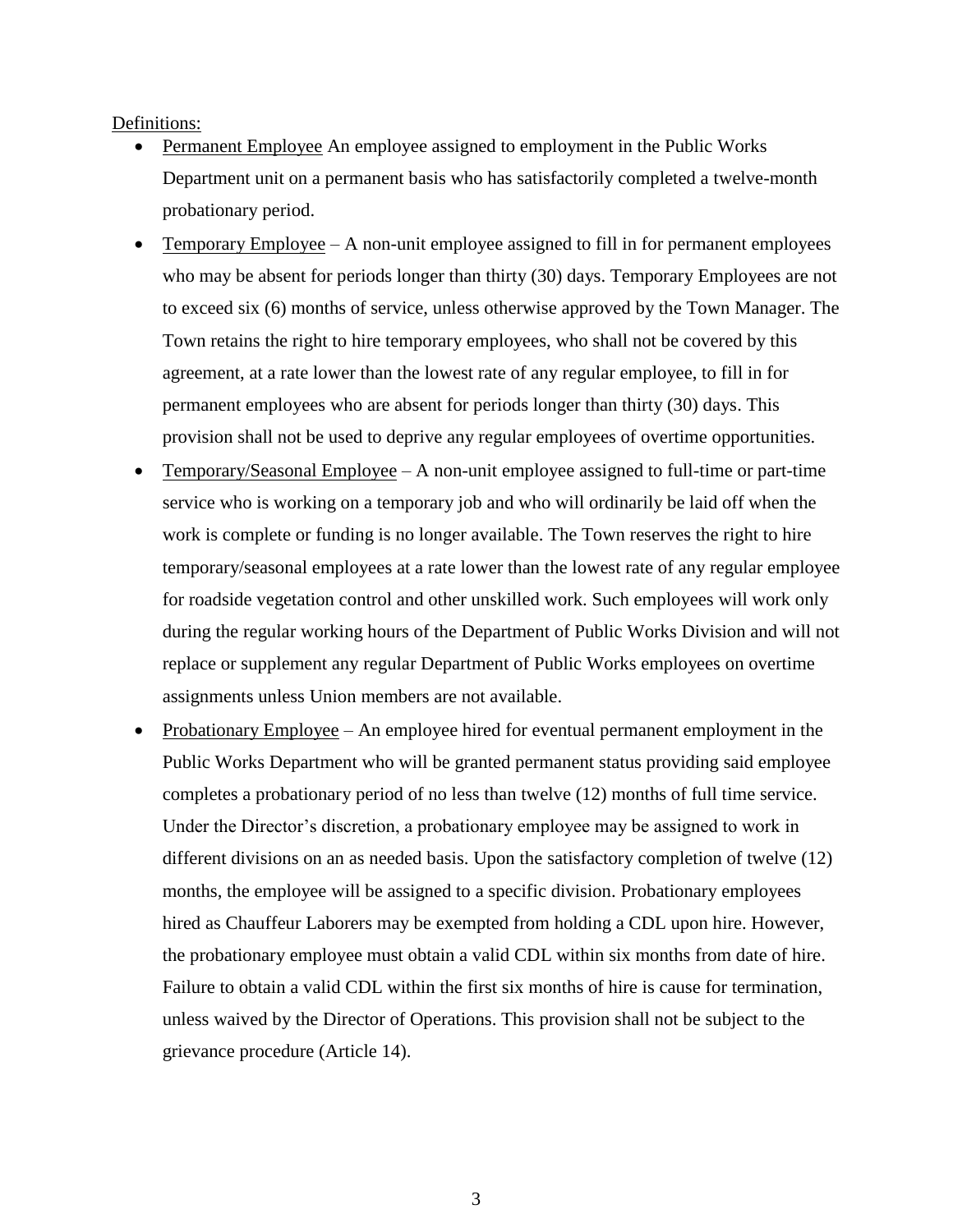4.2 Wage Rates. The regular hourly wage rates for job classifications in existence at the date of this agreement are established effective on the dates set forth below.

| Job Title                                              | Effective<br>July 1, 2019 | Effective<br>July 1, 2020 | Effective<br>July 1, 2021 |
|--------------------------------------------------------|---------------------------|---------------------------|---------------------------|
| Mechanic – Grade 1                                     | 32.21                     | 33.92                     | 35.11                     |
| Mechanic - Grade 2                                     | 28.15                     | 29.86                     | 31.06                     |
| Heavy Equipment Operator - Grade 1                     | 28.15                     | 28.71                     | 29.28                     |
| <b>Traffic Maintenance Specialist</b>                  | 28.15                     | 28.71                     | 29.28                     |
| Water Systems Specialist                               | 28.15                     | 28.71                     | 29.28                     |
| Solid Waste/Recycling Facility Attendant               | 28.15                     | 28.71                     | 29.28                     |
| Meter Reader - Installer                               | 26.82                     | 27.36                     | 27.91                     |
| Chauffeur - Laborer                                    |                           |                           |                           |
| - more than 5 years of service from date of employment | 26.22                     | 26.74                     | 27.27                     |
| - less than 5 years but more than 4 years of service   | 25.71                     | 26.22                     | 26.74                     |
| - less than 4 years but more than 3 years of service   | 25.25                     | 25.76                     | 26.28                     |
| - less than 3 years but more than 2 years of service   | 24.88                     | 25.38                     | 25.89                     |
| - less than 24, but more than 12 months service        | 24.42                     | 24.91                     | 25.41                     |
| - less than 12, but more than 9 months service         | 22.72                     | 23.17                     | 23.63                     |
| - less than 9 but more than 6 months service           | 22.26                     | 22.71                     | 23.16                     |
| - less than 6 but more than 3 months service           | 21.63                     | 22.06                     | 22.50                     |
| - less than 3 months service                           | 21.29                     | 21.72                     | 22.15                     |

The word "service" as used in Section 4.2 shall not include leave of absence for any reason other than earned sick leave or vacation time.

4.3 Temporary Assignments. A permanent employee who is temporarily assigned for a minimum of eight hours to a job classification carrying a higher rate shall receive such higher rate. A permanent employee who has completed his/her twelve month probationary period and is assigned to snow-plowing shall not be paid less than the rate for a Chauffeur-Laborer who has worked for less than four years but more than three years. An employee who is temporarily assigned to a job classification carrying a lower rate shall continue to receive his regular rate of pay.

4.4 New Classifications and Changes in Duties. If the Town establishes a new bargaining unit job or makes a substantial change in the duties of an existing bargaining unit job, the rate for the new or changed job shall be established by the Town with due regard for the content of the new or changed job and the rates paid for comparable work to other employees of the Town.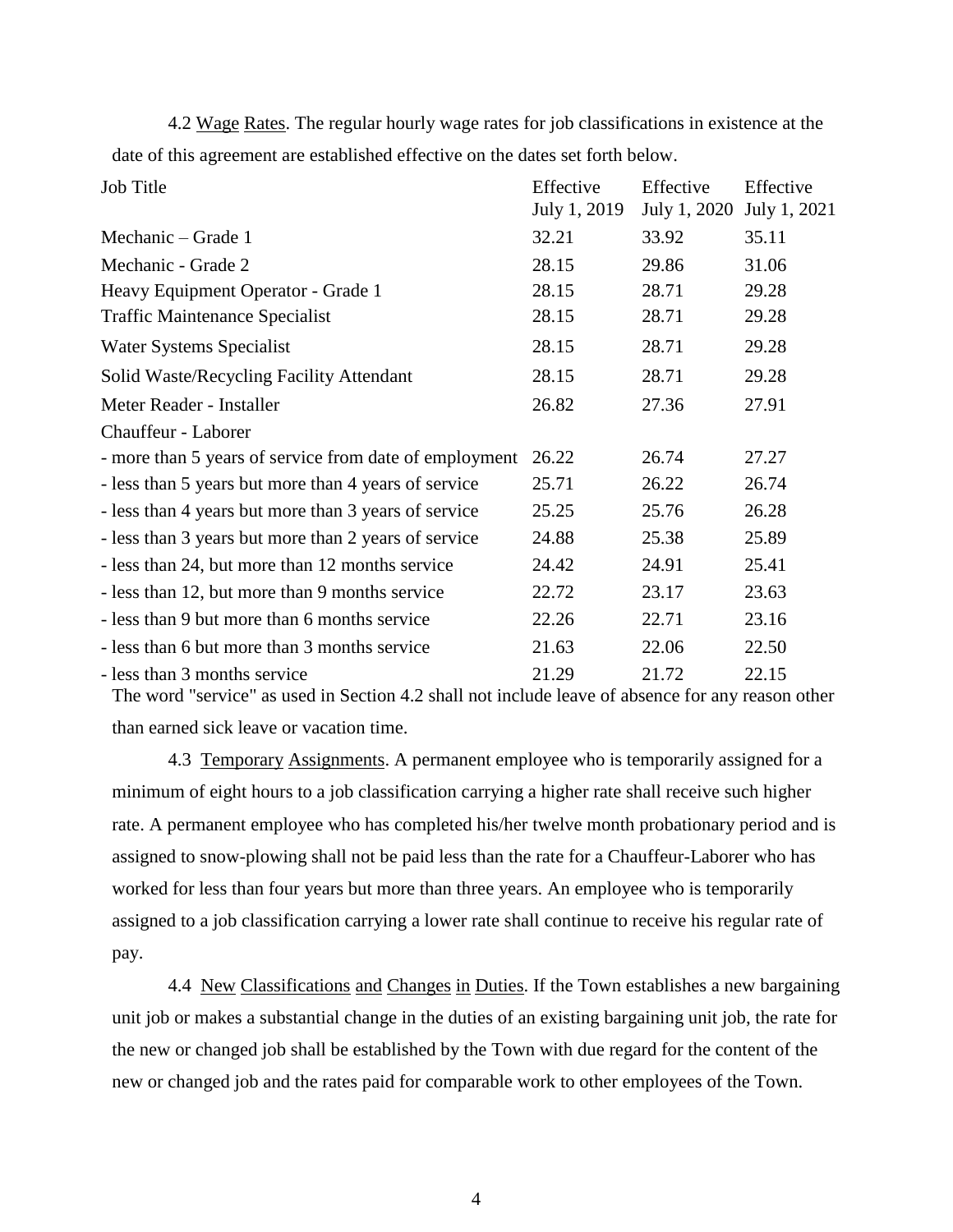Following mutual discussion between the Town and the Union, if the Union disagrees with the rate as determined by the Town, the question of what the new rate should be in accordance with the foregoing shall be subject to the grievance and arbitration procedure hereunder.

# 4.5 Work Clothing and Footwear

4.5.1 Work clothing and Footwear shall consist of the following:

| <b>Highway and Stormwater</b><br><b>Divisions</b> | Orange T-shirts, or polo shirts, navy blue pants (twill or<br>jeans), brown duck winter jacket, orange spring and<br>lightweight jacket or pullover, navy blue hooded and<br>crew neck sweatshirts, orange fleece jacket or pullover |
|---------------------------------------------------|--------------------------------------------------------------------------------------------------------------------------------------------------------------------------------------------------------------------------------------|
| <b>Vehicle Maintenance Division</b>               | Black T-shirts or polo shirts, navy blue pants (twill or<br>jeans), brown duck winter jacket, black spring and                                                                                                                       |
|                                                   | lightweight jacket or pullover, black hooded and crew<br>neck sweatshirts, black fleece jacket or pullover                                                                                                                           |
| <b>Water Division</b>                             | Grey or navy blue T-shirts or polo shirts, navy blue pants                                                                                                                                                                           |
|                                                   | (twill or jeans), brown duck winter jacket, orange spring                                                                                                                                                                            |
|                                                   | jacket and lightweight jacket or pullover, navy blue                                                                                                                                                                                 |
|                                                   | hooded and crew neck sweatshirts, orange fleece jacket                                                                                                                                                                               |
|                                                   | or pullover                                                                                                                                                                                                                          |
| Park and Cemetery Division                        | Forest green T-shirts, polo shirts and sweatshirts, navy blue                                                                                                                                                                        |
|                                                   | pants (twill or jeans), brown duck winter jacket, forest green                                                                                                                                                                       |
|                                                   | spring and lightweight jacket or pullover, forest green fleece                                                                                                                                                                       |
|                                                   | jacket or pullover                                                                                                                                                                                                                   |
| Solid Waste and Recycling                         | Forest green T-shirts, polo shirts and sweatshirts, navy                                                                                                                                                                             |
| Division                                          | blue pants (twill or jeans), brown duck winter jacket,                                                                                                                                                                               |
|                                                   | orange spring and lightweight jacket or pullover, orange                                                                                                                                                                             |
|                                                   | fleece jacket or pullover                                                                                                                                                                                                            |
| <b>All Divisions</b>                              | Regulation shoes shall be worn at all times and are                                                                                                                                                                                  |
|                                                   | defined as durable leather boots, or similar durable                                                                                                                                                                                 |
|                                                   | manufactured boots, ankle height (approximately 6                                                                                                                                                                                    |
|                                                   | inches from the outsole) with a rubber or rubber-like lug                                                                                                                                                                            |
|                                                   | outsole and heel height of approximately 1 to $1\frac{1}{2}$ inches.                                                                                                                                                                 |
|                                                   |                                                                                                                                                                                                                                      |

All T-shirts, polo shirts, sweatshirts, and jackets shall be silk screened or embroidered with "Weston DPW" and the employee's name

Winter jackets shall be hooded, brown duck "Carhart" or equal, waist or mid length cut. Spring jackets shall have wind and water-resistant nylon shell with fleece lining, style to be as mutually agreed between the Union and Management.

Employees in all divisions may substitute orange instead of their division's designated color for their T-shirts, polo shirts or sweatshirts.

Employees may wear shorts, which are to be either blue twill or blue jeans. All shorts will be hemmed; no cut-offs shall be allowed. Shorts will be worn only when the task assigned to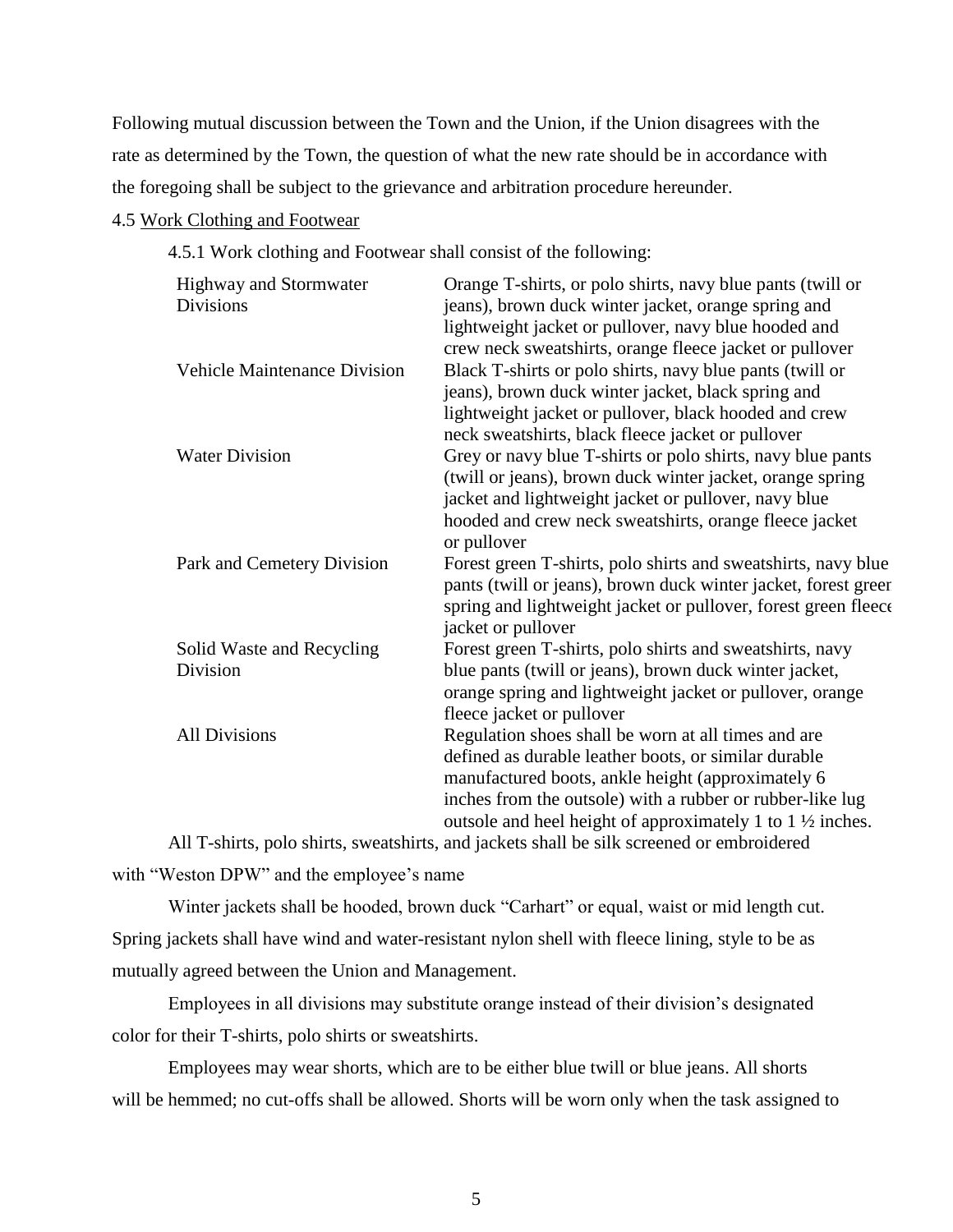the employee would not create a safety risk. Employees will purchase shorts at his/her own expense with no reimbursement from the Town. Employees and are required to have long pants available to them in the event the nature of the assignment changes, and it would be unsafe to wear shorts.

4.5.2. Work Clothing and Footwear Allowance Employees will be provided with an annual combined work clothing and department regulation shoe allowance in the amount of \$500.00. The work clothing and department regulation shoe allowance credit for new employees for their first year of service shall be \$600.00.

Employees may purchase authorized clothing listed in section 4.5.1 from the two vendors as follows: 1. The Outdoor Store in Natick, where employees will be able to charge clothing or shoes to a Town account and; 2. Wearguard in Hanover, MA, where employees will be able to be reimbursed for clothing purchased within the allowable amount. Regulation shoes and pants may be purchased by the employee at Bob's Stores or Wearguard and will be subject to reimbursement, unless purchased at the Outdoor Store, where the shoes may be charged. All receipts for reimbursement must be submitted to the Director, or designee, for approval within 20 days of the date of purchase. If an employee exceeds the allowance, s/he shall be accountable for reimbursing the Town for any excess expenses.

Once purchased, the employee will be responsible to clean and maintain the clothing and shoes.

Work uniforms and shoes so provided shall not, under any circumstances, be worn by employees of the Town when working for any other employer. Any uniform items damaged while the employee is within the scope of his/her employment and through no fault of the employee will be replaced or repaired at the Town's expense.

4.6 Longevity Pay. Additional compensation shall be paid to employees covered by this Agreement for completion of continuous, permanent full-time service in the employ of the Town of Weston as follows:

| <b>Years of Service</b>                       |                |
|-----------------------------------------------|----------------|
| More than 5, but less than 10 years' service  | \$.15 per hour |
| More than 10, but less than 15 years' service | .297 per hour  |
| More than 15, but less than 20 years, service | .446 per hour  |
| More than 20, but less than 25 years' service | .486 per hour  |
| More than 25 years' service                   | .538 per hour  |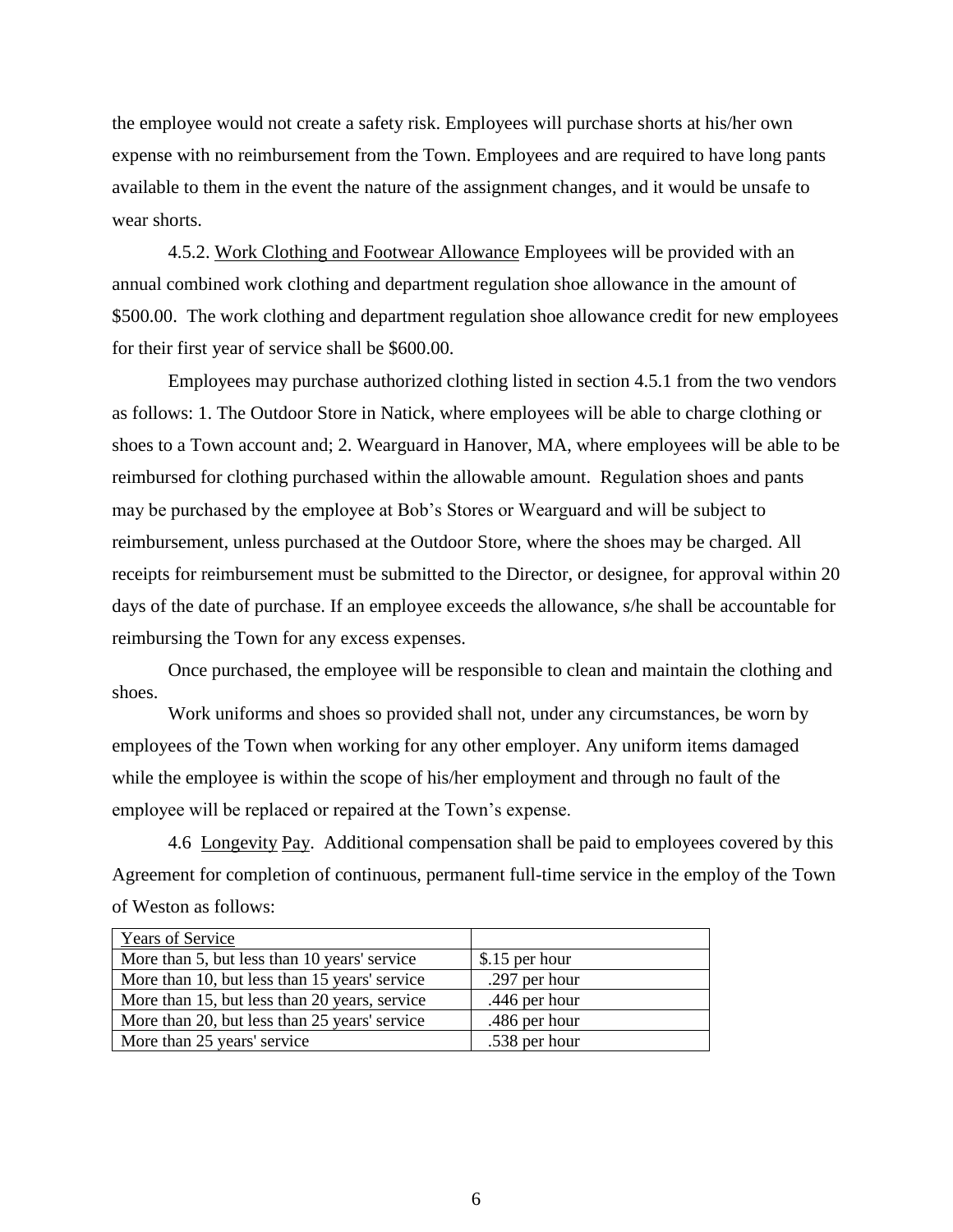Such compensation shall be referred to as Longevity Pay and shall be deemed to be "Regular Compensation" within the meaning of General Laws, Chapter 32, Section 1. The following provisions shall apply to the computation of service for Longevity Pay purposes.

- a. Transfers between departments when the only time lost from a full schedule is the result of time required to fit the employee into the working schedule of the new department or for vacation time properly taken by the employee shall not break the continuity of service. Time lost from service as the result of a duly authorized leave of absence for other than sick leave or injury leave shall not break the continuity of service, but such time shall not be included in the service required for eligibility. Time lost from service as the result of military leave, sick leave or injury leave to which the employee may be entitled shall not break the continuity of service nor shall it be excluded from service required for eligibility.
- b. Successful completion of a probationary period by an employee shall result in the service actually completed during such probationary period being included for Longevity Pay purposes.
- c. Any person whose service with the Town is broken by resignation, by discharge, by voluntary transfer from full to part-time work may not count such service for Longevity Pay purposes at any subsequent date upon re-employment or transfer to full-time service.
- d. In any case not herein provided for the Town Manager shall determine the circumstances under which such Longevity Pay may be approved.

4.7 Compensation for Unused Sick Leave. When an employee hired before June 30, 2013 either retires from the service of the Town, or leaves the service of the Town with at least 12 years of full-time continuous service (as computed for Longevity Pay) as a permanent employee, s/he shall receive payment for 50% of his/her accumulated unused sick leave, but under no circumstances for more than 105 days, at the rate of his/her then current regular compensation as defined hereafter.

When an employee hired after June 30, 2013 and before December 8, 2016 either retires from the service of the Town, or leaves the service of the Town with at least 12 years of full-time continuous service (as computed for Longevity Pay) as a permanent employee, s/he shall receive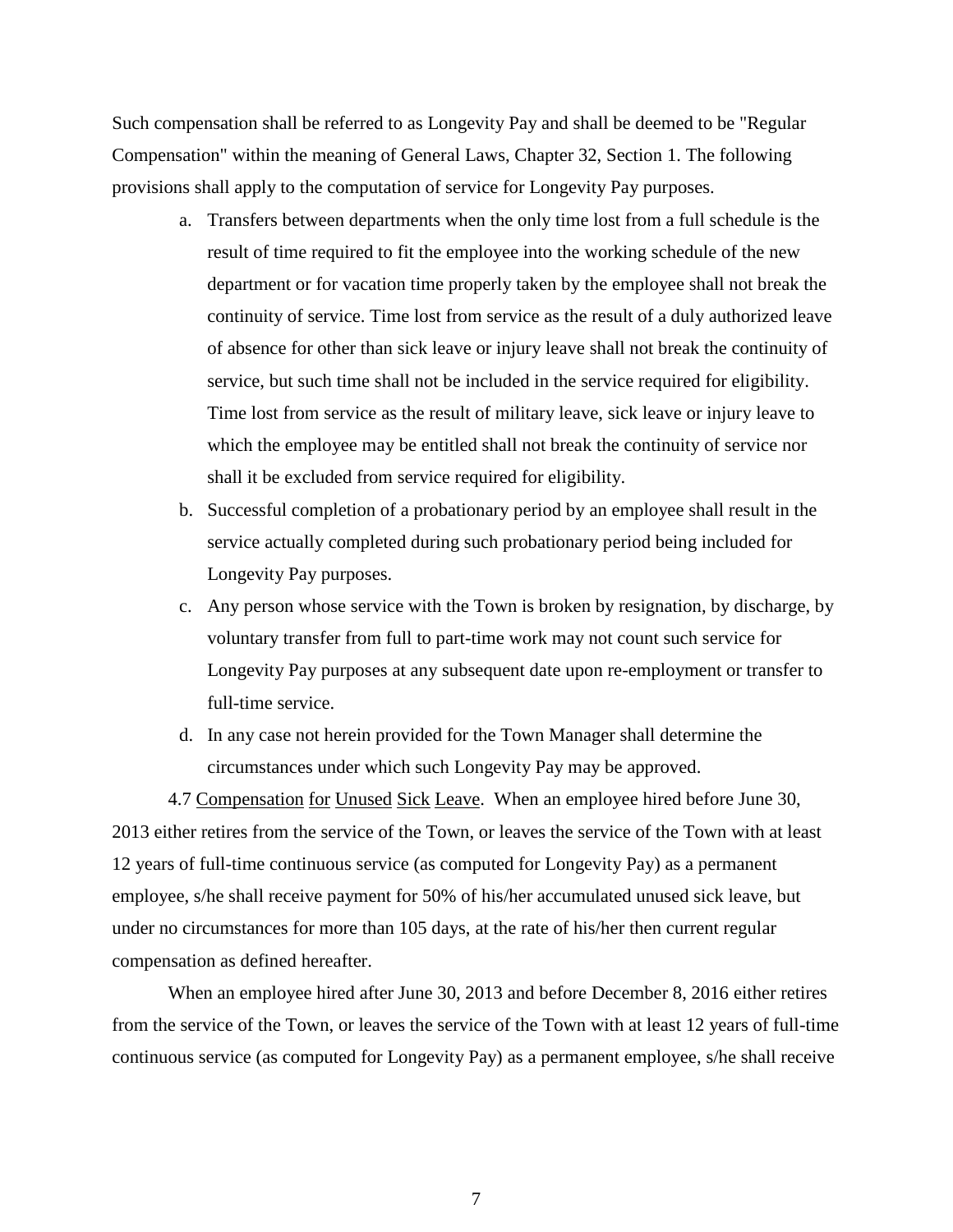payment for 25% of his/her accumulated unused sick leave, but under no circumstances for more than 52.5 days, at the rate of his/her then current regular compensation as defined hereafter.

When an employee hired after December 7, 2016 either retires from the service of the Town, or leaves the service of the Town with at least 12 years of full-time continuous service (as computed for Longevity Pay) as a permanent employee, s/he shall receive payment for 15% of his/her accumulated unused sick leave, but under no circumstances for more than 31.5 days, at the rate of his/her then current regular compensation as defined hereafter.

For purposes of calculating the payment of compensation for unused sick leave, regular compensation shall include regular hourly wages paid for 8-hour day and longevity pay for 8 hour day being paid to such employees as of the last month of his/her employment by the Town. No other items of pay shall be included in the calculation. The amount of said pay for each unused sick leave day shall be eight times the regular straight time hourly rate of pay plus eight times the hourly rate of longevity for which the employee is eligible on his final day of employment by the Town.

#### 4.8 Required Licenses

Employees must maintain all licenses needed to operate all equipment associated with their respective jobs and job classifications.

For those employees whose job responsibilities require a license to operate certain equipment or to perform certain functions, such as, but not limited to, a so-called "hoisting" license, a Class A Commercial Driver's License (CDL), or Drinking Water Operator's License, the Town will pay the fee for said license, or will reimburse to such employee the fee upon presentation of appropriate documentation.

The Town shall reimburse employees up to \$50.00 per class for continuing education classes required for hoisting license renewal needed in order to perform the essential functions of his/her Town of Weston job. The Town will not pay for any additional license/classes or license provisions that are not related to Town of Weston job requirements.

The Town shall bear the cost of Department of Transportation physical exams for an employee needing to renew his/her Hoisting license for the purposes of performing the essential functions of his/her Town of Weston job. The Town will not pay for any additional medical examinations/tests not related to Town of Weston job requirements. The provider of the physical exams is at the discretion of the Human Resources Director.

8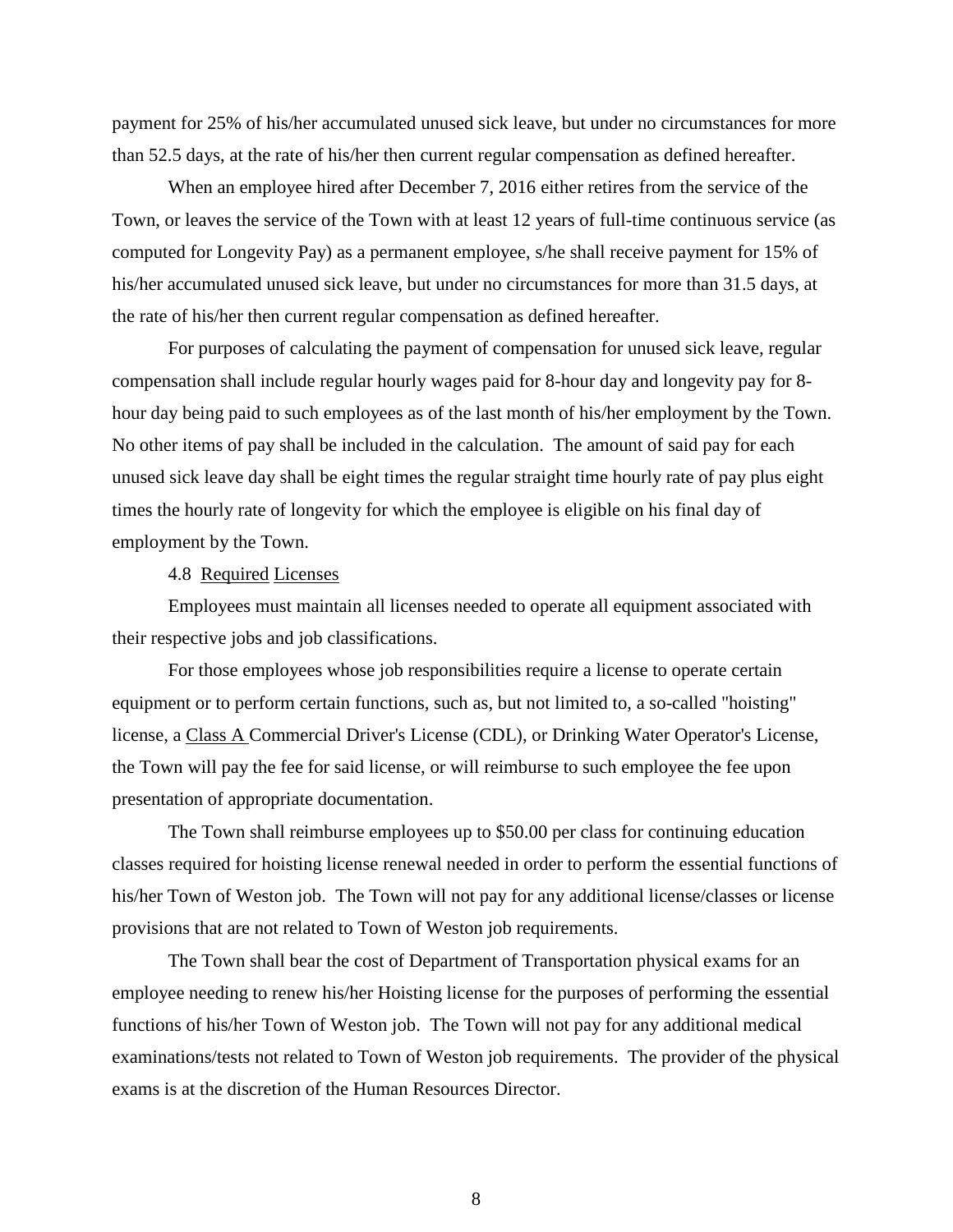Holders of the following special licenses who have been designated by the Director with the approval of the Human Resources Director to perform duties requiring such a license will be compensated at the annual rate of \$500.00 to be divided equally as an hourly rate and paid through the eligible employee's weekly payroll check as long as this license remains valid. The Director reserves the right to limit the number of employees eligible for stipends 1 through 4:

- 1) drinking water operator;
- 2) back flow prevention;
- 3) herbicide application;
- 4) Class A CDL; and
- 5) Department employees holding a valid Massachusetts issued Hoisting License with the 2A, 4E and 4G Classifications except employees whose job requires operation of equipment listed in Schedule B (HEOs and Mechanic 1 and 2).

All members of the union will be qualified holders of a Class B CDL license as a condition of employment.

4.9 Mechanics' Stipend. Employees with the job classification of Mechanic Grade 1 or Mechanic Grade 2 are required to provide a minimum of \$10,000 worth of basic mechanic's tools as a condition of employment. The Town will incur the cost of insuring the tools through the Town's liability insurance carrier

In FY20, employees with this title, upon incurring expenses for providing and maintaining such basic mechanic's tools, shall be reimbursed an amount not to exceed \$1,000 per year, less any deductible for lost, stolen or damaged tools, upon receipt by the Town of written documentation of payment of such expenses, including but not limited to receipt or receipts for payment.

On July 1, 2020, a one-time addition of \$1,200.00 shall be added to the base pay of current unit Mechanic employees in lieu of a reimbursement for required mechanic's tools. There shall no longer be a mechanic stipend or allowance or stipend.

The Town will continue to pay for repairs to any supplemental tools, beyond the \$10,000 in tools required by this section, which are damaged during the repair of Town equipment.

4.10 Pay Period and Pay Day The Town reserves the right to change the pay week and the weekly pay day from Thursday to Friday pending a thirty (30) day written notice from the Town to the Union. The Town further reserves the right to change from a weekly payroll to a biweekly payroll in the event that other Town unions being paid weekly agree to change to a biweekly payroll.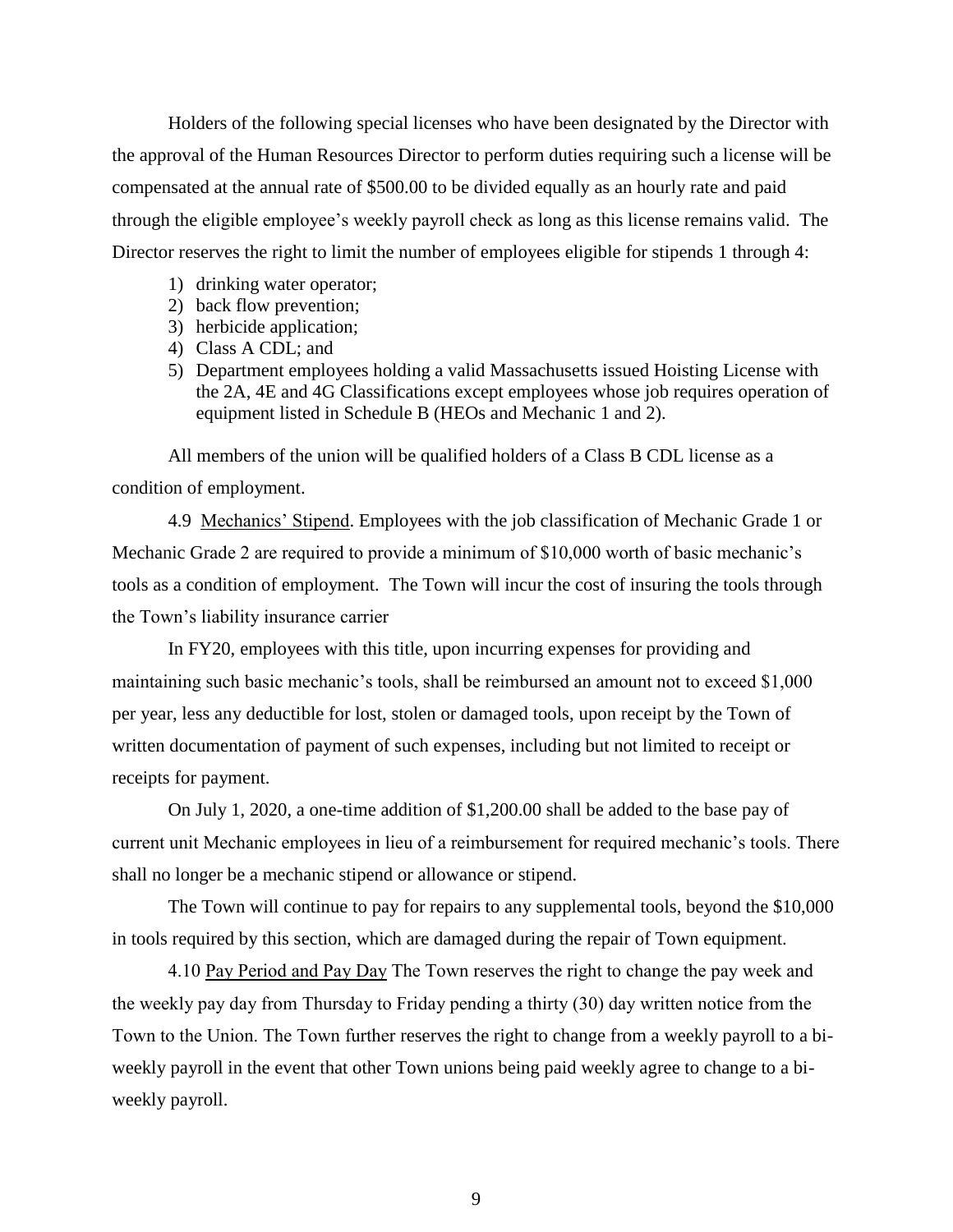## **ARTICLE 5 SICK LEAVE**

5.1 Purpose. The parties agree that sick leave shall only be allowed in cases of necessity and actual sickness and disability of the employee; provided, however, that it shall be permissible to use accrued sick leave, not to exceed three (3) days in any fiscal year, for illness in the employee's family, or to meet dental appointments or take physical examinations or other sickness prevention measures.

Sick leave is not to be viewed as available to increase vacation leave or other scheduled time off. Any employee who abuses the privileges of sick leave shall be deemed to have given just cause for disciplinary action.

5.2 Eligibility. Upon execution of this Agreement, all permanent full-time employees, and all non-permanent employees shall be entitled to accrue sick leave with pay at the rate of one and one quarter  $(1 \frac{1}{4})$  days per month, for a total of fifteen (15) days per year, until a maximum credit of two hundred fifty five (255) days is reached.

Upon execution of this Agreement, all permanent part-time employees who regularly work twenty (20) hours or more per week shall be entitled to accrue sick leave with pay at the rate of 5.75 hours of sick leave for each one hundred (100) hours of part-time service completed, until a maximum credit of two hundred twenty-five (225) hours has been reached.

Credit for sick leave shall accrue to employees on the first day of the month following completion of the required service.

5.3 Requirements for the Use of Sick Leave.

(A) At least thirty minutes prior to the start of an employee's scheduled work shift, an employee must cause the Director of Public Works, or his/her designee, to be notified that the employee is unable to report for work because of illness.

(B) After the third consecutive day of absence, the Town may require the employee to be examined by a nurse practitioner or physician to determine the extent of his or her illness.

(C) Absences as defined in Article 5.1 of more than three consecutive work days or absences as defined in Article 5.1 of more than ten days in any fiscal year shall be substantiated by a physician's certificate or dated receipt from a medical provider, if requested by the Director of Operations. It shall be the sole and exclusive responsibility of the employee to obtain satisfactory medical evidence of illness.

10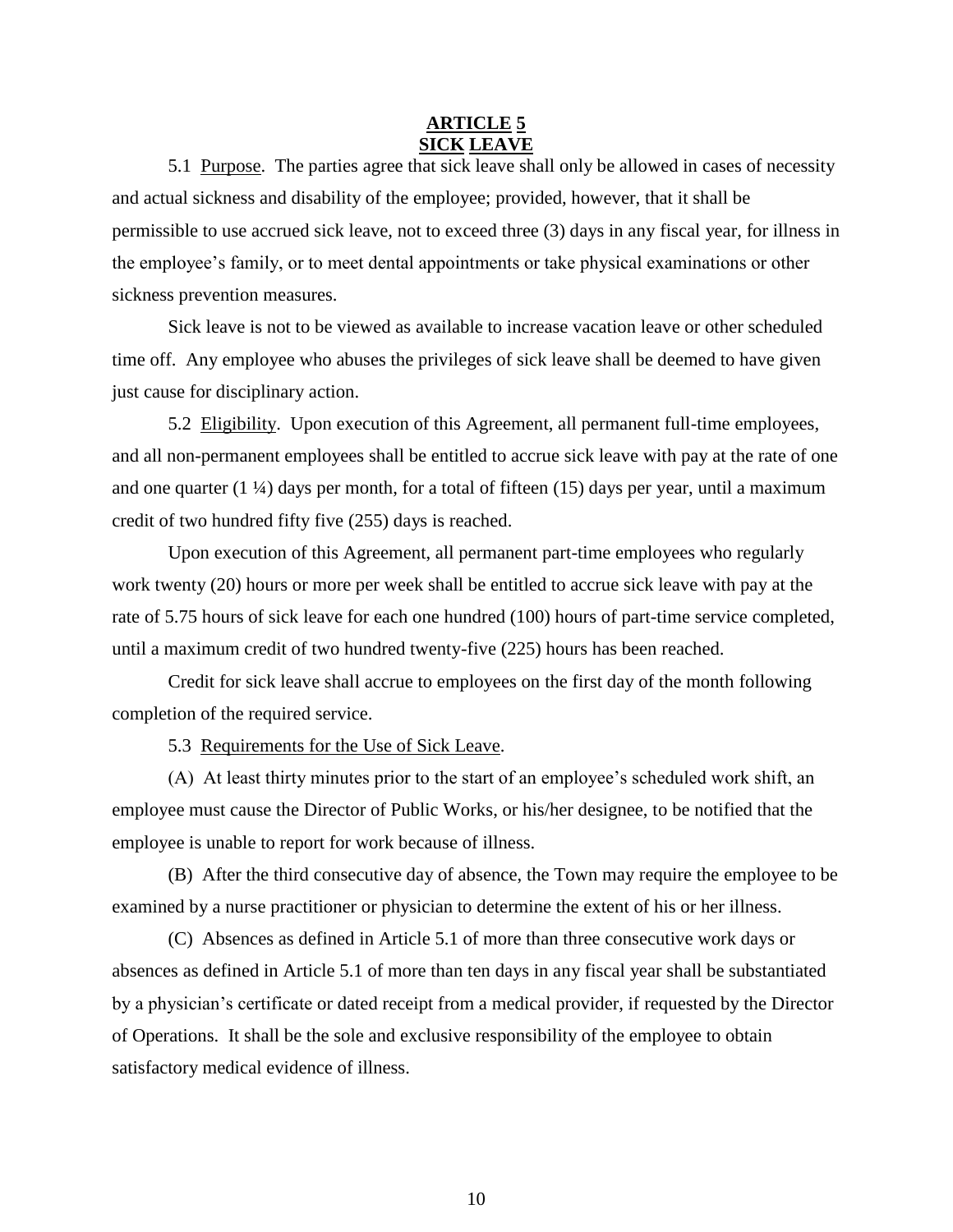(D) Vacation leave may be used for sick leave when an employee's sick leave credits have been exhausted.

(E) An employee whose absence from work is the result of criminal misconduct shall not be entitled to sick leave and shall not be paid for the period of such absence.

(F) Employees who receive workers' compensation benefits for more than ten (10) days in a calendar month shall not be entitled to accrued sick leave credit for that month.

5.4 Emergency Sick Leave Bank.

On July 1 of each year, commencing with July 1, 2007, one (1) sick day shall be deducted from the accrued total sick days of each permanent full time DPW Employee and placed in an emergency sick leave bank (hereinafter referred to as the "Bank"). If an Employee has no accrued sick days as of July 1, then the third sick day accrued by the employee shall be placed in the Bank. Each DPW Employee shall continue to donate one (1) sick day each July 1 until s/he has donated a total of twelve (12) days.

The sick days donated to the Bank shall not be counted towards determining the amount of sick leave a permanent employee may accrue to reach the maximum.

Any employee who is out because of sickness or injury that has been documented by a physician or physicians and has been approved by the Director as a bona fide illness or injury, and has exhausted all of his/her sick leave and vacation time, and has been out of work for illness or injury for at least three (3) consecutive work days beyond the employee's last paid work day will be eligible to draw up to twenty (20) sick days from the Bank to assist the employee in an extended injury or illness.

Should an employee need additional sick days, s/he may obtain up to an additional sixty (60) days in twenty (20) day increments from the Bank by a majority vote of no fewer than ten (10) members of the Union for each twenty (20) day increment, provided that at no time shall the total number of days in the Bank be drawn below twenty (20) days. Under extreme circumstances as determined by a majority vote of no fewer than ten (10) members of the Union, additional requests may be approved for use of the sick bank.

Prior to granting additional sick days beyond the original twenty (20) days, the Union shall require the employee to submit adequate documentation from an appropriate physician justifying the need for additional sick days. If the employee fails to submit adequate documentation from an appropriate physician justifying the need for additional sick days,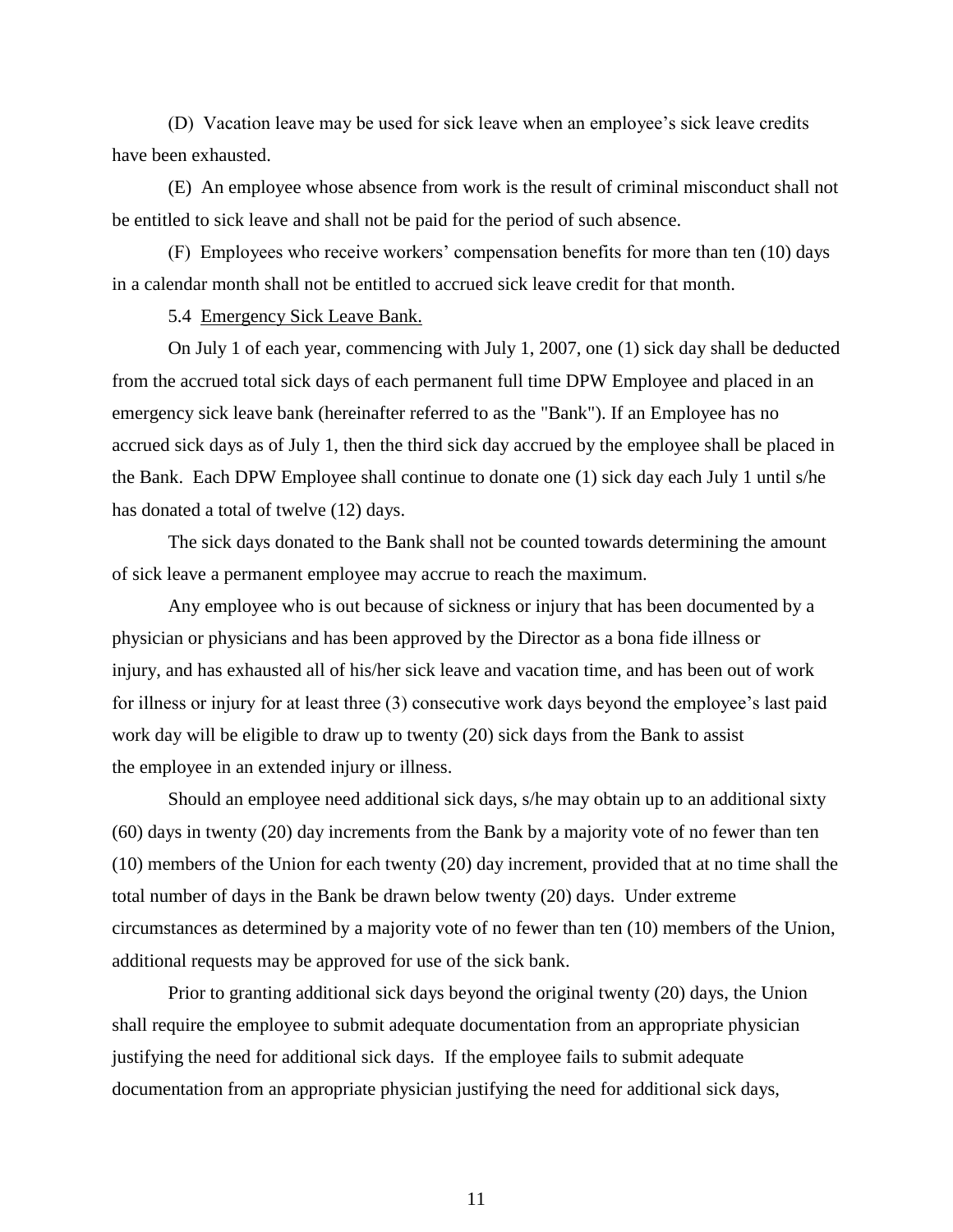the employee shall not be eligible for additional sick days beyond the initial twenty (20) days until such time as said documentation is provided and the request is approved by a majority vote of no fewer than ten (10) members of the Union.

Any employee that is granted sick time from the bank will be required to return the same number of days to the bank upon returning to work. The employee will return six (6) days per year (1 every other month) until all sick days are repaid to the Bank.

Under extreme circumstances an employee may request a slower repayment schedule so the employee can maximize available sick days for ongoing medical treatment and care after returning to work to be approved by a majority vote of no fewer than ten (10) members of the Union. In this case, the employee will return three (3) days per year (1 every 3 months) until such sick time is repaid to the Bank.

## **ARTICLE 6 WORK WEEK AND OVERTIME**

6.1 Employees regularly assigned to the Highway, Stormwater, Water, Vehicle Maintenance and Park and Cemetery Divisions:

The normal work week shall consist of forty (40) hours, being five (5) days of eight (8) hours each (excluding any scheduled lunch period).

The normal work week is Monday through Friday inclusive beginning at 7:00 a.m. and ending at 3:30 pm, unless, as is stated in section 6.2 B, the divisions forgo the 30 minute lunch break. In which case, the normal work day will begin at 7:00 am and end at 3:00 pm. At the discretion of the Director, summer hours for the Highway, Stormwater, Water, Vehicle Maintenance and Park and Cemetery divisions may be implemented beginning no sooner than May  $1<sup>st</sup>$  and ending no later than October  $15<sup>th</sup>$ . The hours of operation under the summer schedule will be at the Director's discretion.

If permanent changes are to be made by the Town in these normal schedules, advance notice and an opportunity to discuss such changes will be given to the Union.

Employees Regularly Assigned to the Solid Waste/Recycling Facility Division: The normal work week shall consist of forty (40) hours, being four (4) days of ten (10) hours each (excluding the scheduled lunch period). The normal work week is Tuesday, Wednesday, Friday and Saturday and may be subject to change. There are three staggered schedules as follows: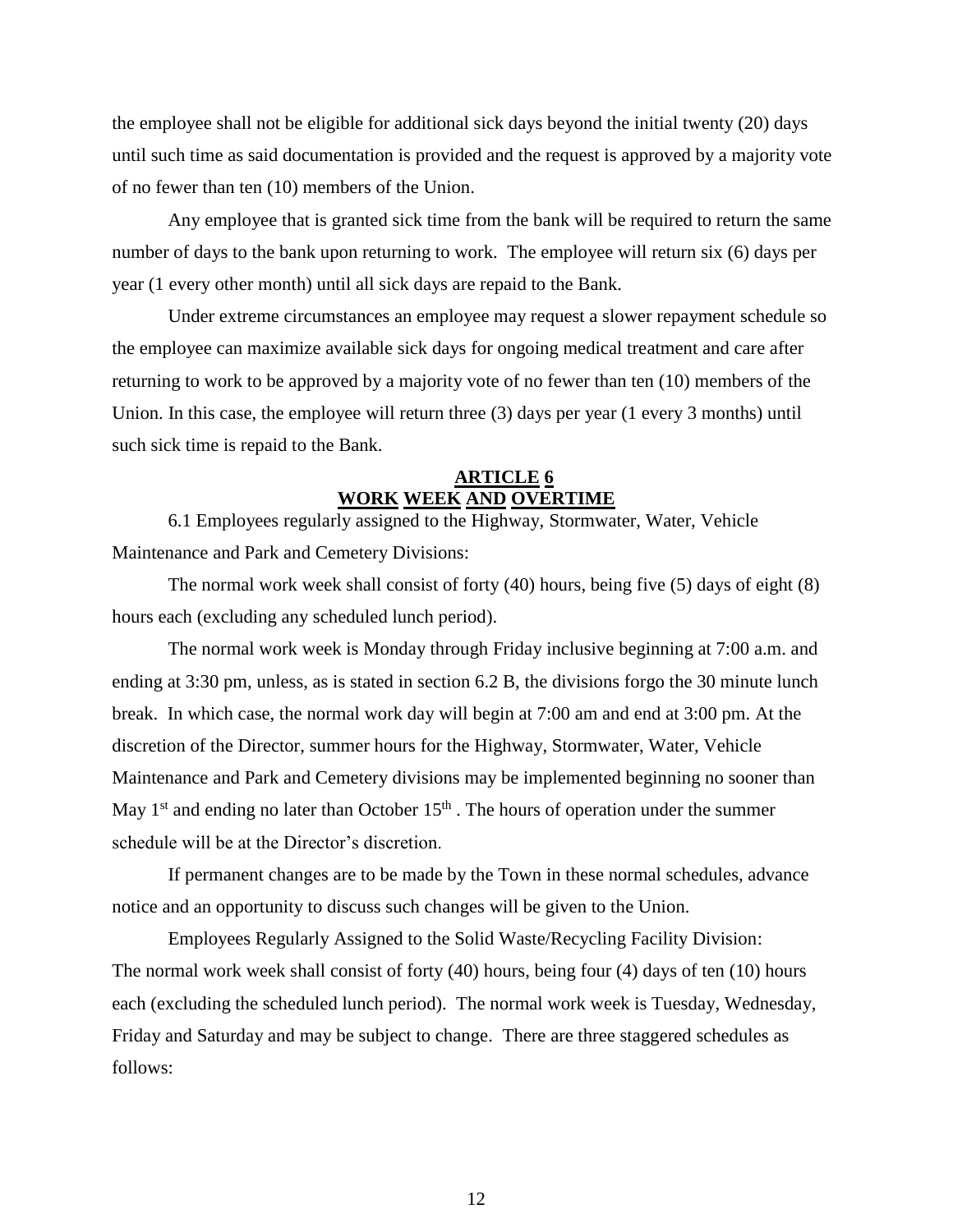| <b>Shift</b> | <b>Start Time</b> | End Time          |
|--------------|-------------------|-------------------|
| Shift 1      | $6:45$ am         | $5:45$ pm         |
| Shift 2      | $7:00 \text{ am}$ | $6:00 \text{ pm}$ |
| Shift 3      | $7:15 \text{ am}$ | $6:15 \text{ pm}$ |

If permanent changes are to be made by the Town in these normal schedules, advance notice and an opportunity to discuss such changes will be given to the Union.

6.2 Work Break Schedule:

A. Morning Break - All work units

All employees are allowed one 15-minute work break mid-morning at a time as directed by his/her supervisor. This work break shall be taken on the job site that they have been assigned. Employees shall not be allowed to leave their work site during this time or at any other time during the work shift without the permission of their immediate supervisor.

B. Midday Meal Break – Highway, Stormwater, Water, Vehicle Maintenance and Park and Cemetery Divisions:

All employees shall return to their base of operations during this break period. The meal break shall be 30 minutes in length, typically 12:00 P.M. to 12:30 P.M., unless the working group supervisor requires a change in time due to field conditions. In the event a supervisor changes the time of the meal break, s/he shall state to the employee the new time and the revised time will be placed on the permanent work record of the department. Employees will not leave their assignments prior to 15 minutes before the meal break. This 15 minutes constitutes adequate time for travel back to their base of operations to wash up. Employees shall promptly return to their work assignments at the end of this meal break.

However, with the Director's approval and at the unanimous request of all of these divisions, these divisions may forego a 30 minute unpaid lunch break in favor of shortening the work day. If approved by the Director and agreed upon by these divisions, employees will be able to take a ten minute break to eat a midday meal while remaining at the work site to which they were assigned. Approval and acceptance of this schedule may be subject to review no less than every ninety (90) days.

Midday Meal Break – Solid Waste/Recycling Division:

The unpaid meal period shall be one hour for employees working all shifts. Unless the supervisor requires a change or approves a request for a change, midday meal breaks shall be as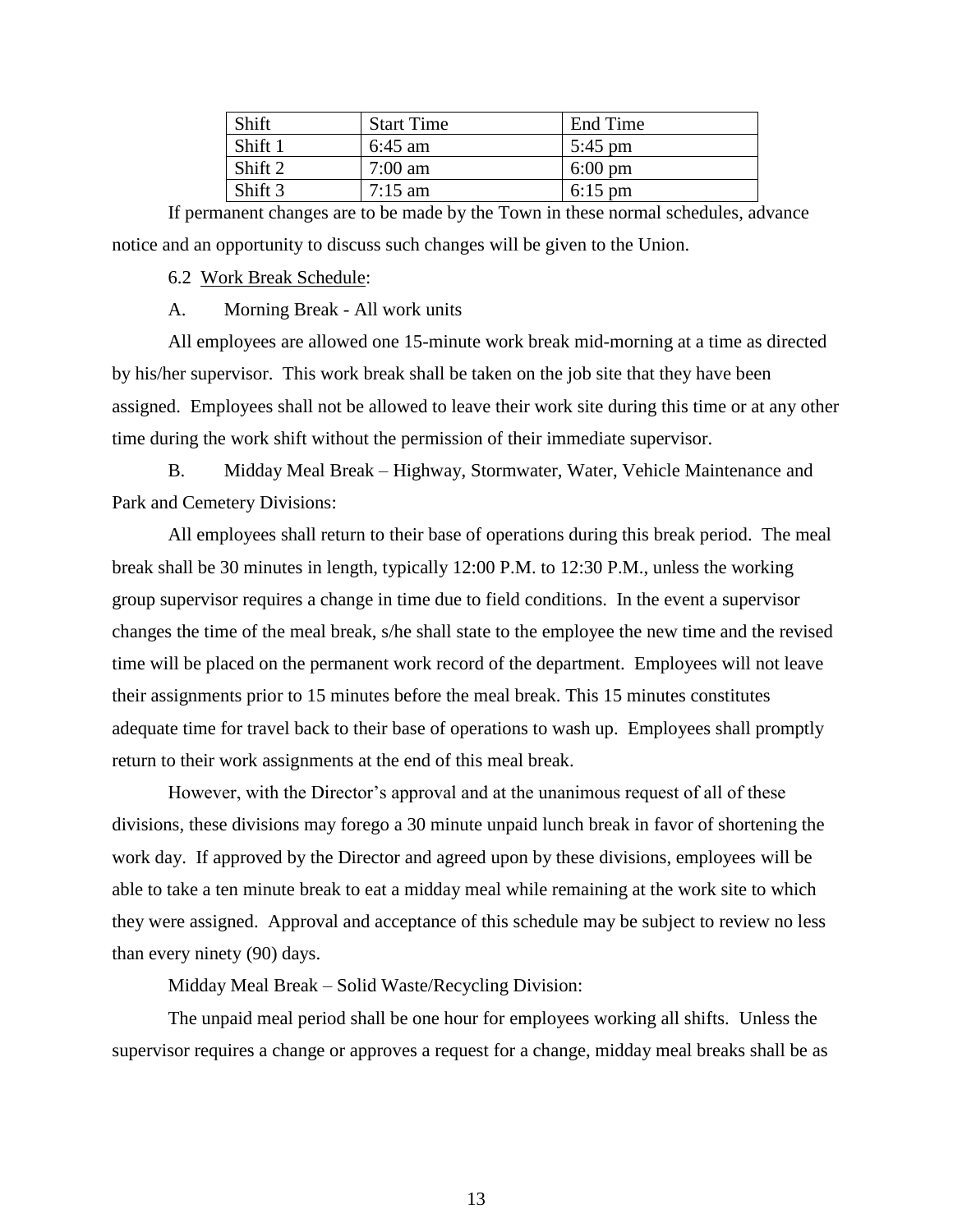follows: Shift 1 is from 11:00 am until 12:00 pm; Shift 2 is from 12:00 pm until 1:00 pm; and Shift 3 is from 12:30 pm until 1:30 pm.

C. End of Shift (Except Solid Waste/Recycling Division)

Employees shall not leave their work assignments until 30 minutes prior to the end their shift. This allotment of time shall be used for travel back to the base of operations, storage of tools and equipment and to wash up. Employees operating street sweeping equipment shall leave their assigned work locations no sooner than the time necessary to arrive back at the base of operations 45 minutes before the end of the work shift to wash, grease, fuel and store the equipment.

6.3 Time and one-half shall be paid for all time worked in excess of forty (40) hours per week, and for all time worked by permanent and probationary employees on Sundays and holidays specified in Article 7, except double time shall be paid for all time worked by permanent and probationary employees on Thanksgiving, Christmas and New Year's Days. Temporary employees called in on Sundays and holidays for snow removal and related work shall be paid on a straight time basis when working less than forty (40) hours in a given work week. Time and one half will be paid in accordance with the Fair Labor Standards Act.

6.4 When an employee is called in to work overtime which is not continuous with other hours worked, his/her pay for the overtime, excluding travel time, shall not be less than his/her overtime rate for four (4) hours. An employee required to work overtime shall not be required to take time off to compensate for overtime worked or to be worked.

6.5 Employees will work overtime when the Director or his/her designee declares that it is required for the public safety or welfare of the community.

6.6 To the extent that it is practicable overtime work shall be distributed on an equitable basis among employees. Overtime will be assigned based upon the following rules:

> 6.6.1 Overtime is first offered within the division which normally performs the work and according to the employee's job classification or back-up status.

> 6.6.2 Overtime is then offered department-wide. However, assignments requiring a HEO will only be assigned to employees in the HEO pool. The HEO pool is defined as those employees holding the HEO classification and those employees who are assigned as backup HEO in each division.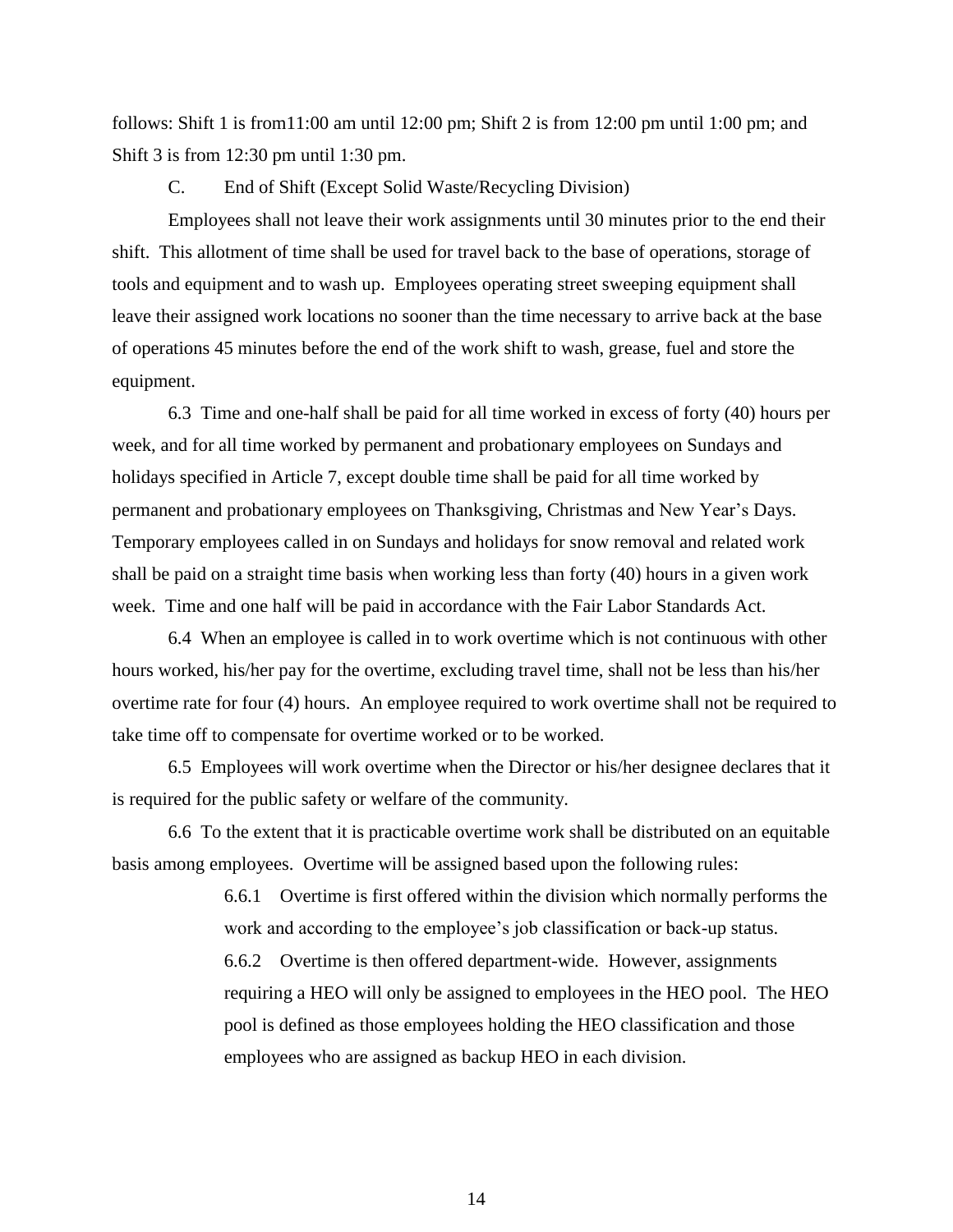6.6.3 The number of overtime hours available to date shall determine the order of assignments. That is, qualified employees with the least hours of overtime will be given first opportunity to work overtime. Included in this calculation for determining hours of overtime assignments are: overtime hours worked; all overtime opportunities declined by any member of the union by choice or due to the lack of proper licensing; those instances when an employee was called but could not be reached; time unavailable, including time spent on workers' compensation, sick or other leave, but not to include approved vacation leave, unless prior to taking vacation leave, the person has indicated in writing, in a format approved by the Director, that s/he will be available for overtime while on vacation.

6.6.4 A weekly Tuesday noon posting on all Division bulletin boards shall update all charged overtime (whether worked, declined or unavailable) from the previous Thursday (7 a.m.) through the posting date. The tracking of overtime assignments will revert back to zero hours for bargaining unit members on July 1 and January 1 of each year.

6.6.5 The person performing a particular task during regular work hours will be given the first opportunity to complete the task if management determines the task is to be completed as an overtime assignment.

6.6.6 An employee performing a task during overtime hours that precede the beginning of the work shift will cease to perform said task once regular work hours begin, at which time, the employee normally responsible for said task will assume completing the task unless management deems otherwise.

6.6.7 All full sanding and snow removal operations shall first be offered to members of the Highway and Stormwater Divisions then opened to all others based on hours as determined in section 6.6.3. Limited sanding operations shall first be offered to HEOs and Chauffeur-Laborers of the Highway and Stormwater Divisions then opened to all others based on hours as determined in section 6.6.3. 6.6.8 Overtime in the Street sweeper operation shall first be given to the Stormwater HEO and then the Stormwater backup HEO. In the event these two individuals are not available, then the HEOs from the other divisions who are

15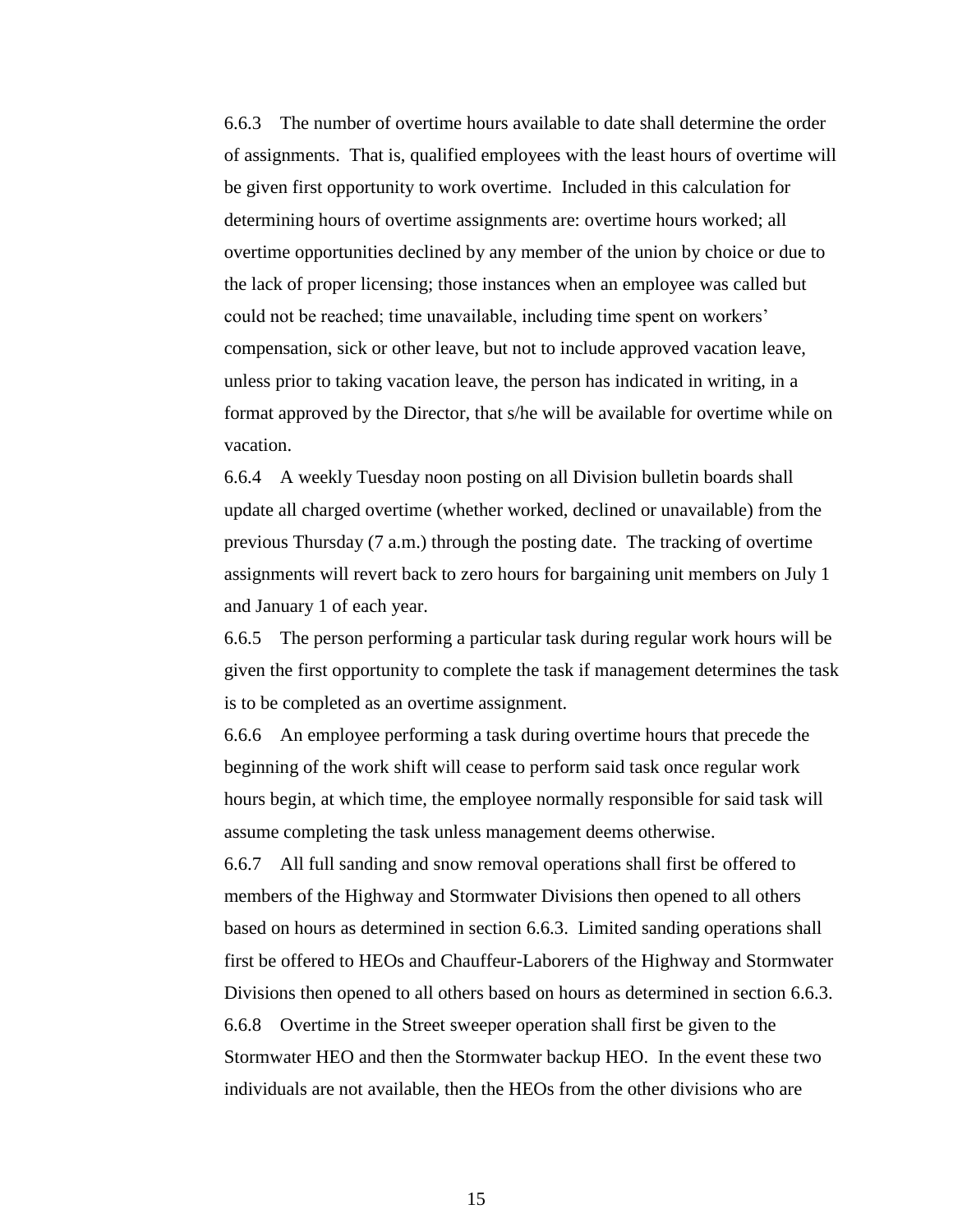qualified to run the sweeper will be given the overtime assignment based on hours to date as determined in section 6.6.3.

| <b>DIVISION</b>         | <b>OVERTIME ASSIGNMENTS</b>         |
|-------------------------|-------------------------------------|
| Stormwater              | Street Sweeping and flooding events |
| <b>Highway Division</b> | Roadway hazards and tree removal    |
| <b>Water Division</b>   | Pump duty and water emergencies     |
| Park & Cemetery         | Interments and spring clean-up      |
| Solid Waste & Recycling | Opening and Closing facility        |

6.6.9 Overtime Distribution by Division

6.6.10 If divisions are consolidated, then overtime goes to the qualified operator based on hours as determined in section 6.6.3.

6.7 In all cases the Town will call in employees to plow snow with Town equipment and do other overtime work before assigning such work to persons not covered by this agreement.

6.8 When an employee is working overtime, s/he shall be permitted reasonable paid meal periods, as scheduled by the superintendent or department head.

6.9 Overtime and premium rates shall not be pyramided; to the extent that time worked is paid for at overtime or premium rates under one provision of this agreement, such time shall not be counted as time worked in determining overtime under the same or any other provision of this agreement. A paid holiday shall count as eight (8) hours time worked for purposes of computing overtime during the work week.

6.10 When an employee is required to work overtime between 12:00 o'clock midnight and 7:00 o'clock A.M. s/he shall be paid at two times the regular hourly rate for all hours between midnight and 7:00 o'clock A.M. provided that such overtime started at or before the said 12:00 o'clock midnight

An employee will be paid at two times the regular hourly rate for overtime hours worked between 12:00 o'clock midnight and 4:00 o'clock A.M. regardless of the start time of the shift. However, if the overtime shift goes beyond 4:00 o'clock A.M. then the employee may be paid time and one half the regular hourly rate for the hours worked after 4:00 o'clock A.M. and up to 7:00 o'clock A.M. The regular hourly rate will be paid commencing 7:00 o'clock A.M.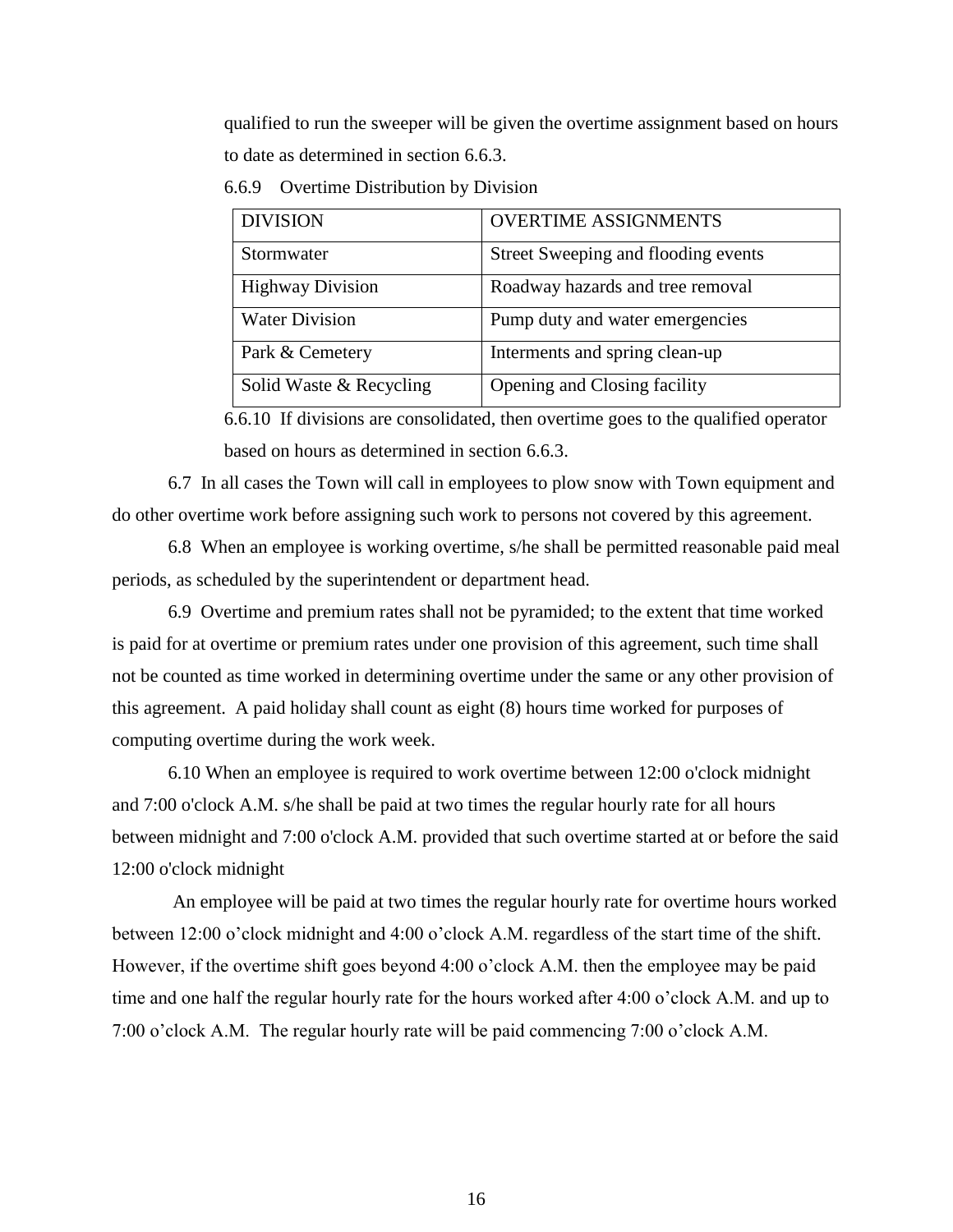## **ARTICLE 7 HOLIDAYS**

7.1 The following holidays shall be recognized:

New Year's Day Labor Day Martin Luther King Day Columbus Day President's Day Veterans' Day Patriot's Day Thanksgiving Day Memorial Day Christmas Day Independence Day

7.2 An employee who works the scheduled day before and the scheduled day after a recognized holiday shall receive holiday pay computed as eight (8) hours pay at his straight time hourly rate.

An employee who fails to work the scheduled day before and the scheduled day after a recognized holiday shall not forfeit his holiday pay provided such failure is due to sickness or leave of absence authorized in advance. The Town reserves the right to require an employee whose absence is due to sickness to provide a doctor's certificate thereof.

7.3 When a paid holiday occurs during an employee's vacation period, he will receive either holiday pay as computed in section 8.2 or an extra day's vacation, in the discretion of his department head.

7.4 When a holiday falls on Saturday or Sunday, an employee shall have as a holiday off the day designated by the Selectmen as the Town's observance of the day.

7.5 Employees scheduled to work on December  $24<sup>th</sup>$  may be dismissed with pay two (2) hours before their normal release time. However, employees may be held back in cases of emergency. Further, if held back, overtime pay will not be calculated until the employee works beyond his/her normal release time.

7.6 Solid Waste/Recycling Division: Employees whose regular day off falls on a holiday and who cannot be given an additional day off shall receive eight hours' pay at one and one-half times his regular hourly wage rate. Employees approved to have an additional day off in lieu of overtime payment shall be limited to designating no more than three Saturdays in one fiscal year as the alternate day off with pay. However, no Saturday may be taken on a day that the brush dump is open.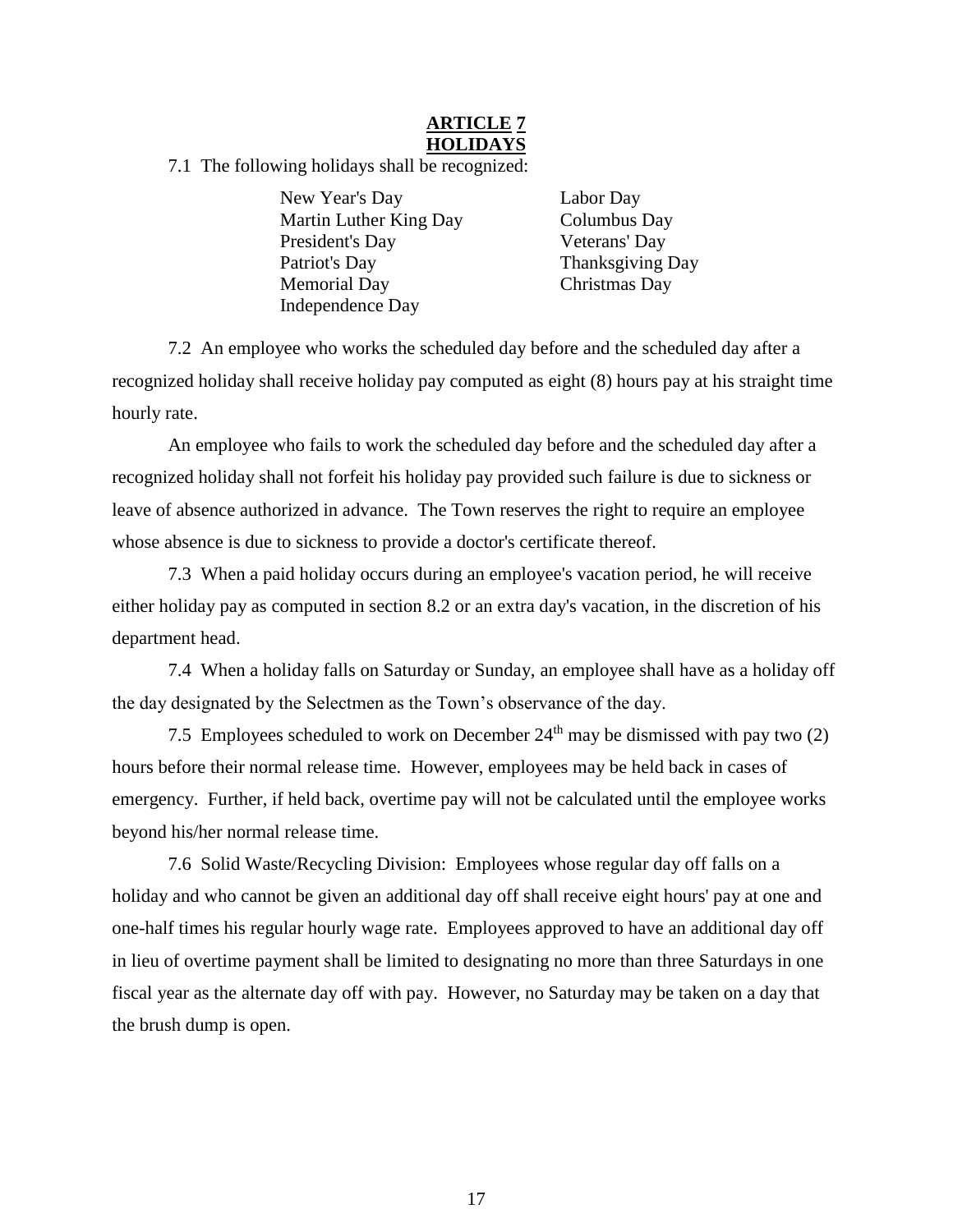### **ARTICLE 8 VACATIONS**

8.1 Vacation leave shall accrue on a monthly basis for employees based on length of continuous service from the anniversary date of eligible employment at the following annual rates:

| Less than 5 years of continuous service                       | 2 weeks          |
|---------------------------------------------------------------|------------------|
| 5 or more years of continuous service but less than 10 years  | 3 weeks          |
| 10 or more years of continuous service but less than 20 years | 4 weeks          |
| 20 or more years of continuous service but less than 26 years | 5 weeks          |
| 26 or more years of continuous service                        | 5 weeks $+1$ day |

No accrued vacation may be taken until the eligible employee has completed six (6) months of continuous full time service, unless permitted by the Director of Operations.

8.2 Vacation pay for each week of vacation shall be computed at forty (40) times the employee's straight time hourly rate, and upon the employee's request (submitted one week in advance) shall be paid on the last pay day preceding the commencement of his vacation.

8.3 Vacations shall be scheduled at the convenience of the Town. By March 1 of each year, employees shall select the vacation to be taken between May 1 and October 1 on the basis of seniority within the work group.

Employees may submit additional vacation requests for open days; for any time of the year, for one week or more at least two (2) weeks in advance of the request. Requests for individual vacation days of less than one week must be made at least three (3) days in advance. These additional vacation requests are on a first come-first served basis. There shall be no callin of vacation day requests on the day that the vacation allowance is taken, except at the discretion of the Director.

8.4 An employee's written request for vacation use must be submitted to the Deputy Director, Office Manager or Administrative Assistant personally and will be responded to within three (3) business days.

8.5 In the absence of written approval of the Human Resources Director, an employee may only carry over no more than fifteen days of unused vacation into the next year. Any vacation not used within one year of its accrual or carry over will be forfeited. Any persons with excess accrued vacation at the time of ratification of this agreement will be granted a one time exception for one additional year to use up excess accrued vacation time.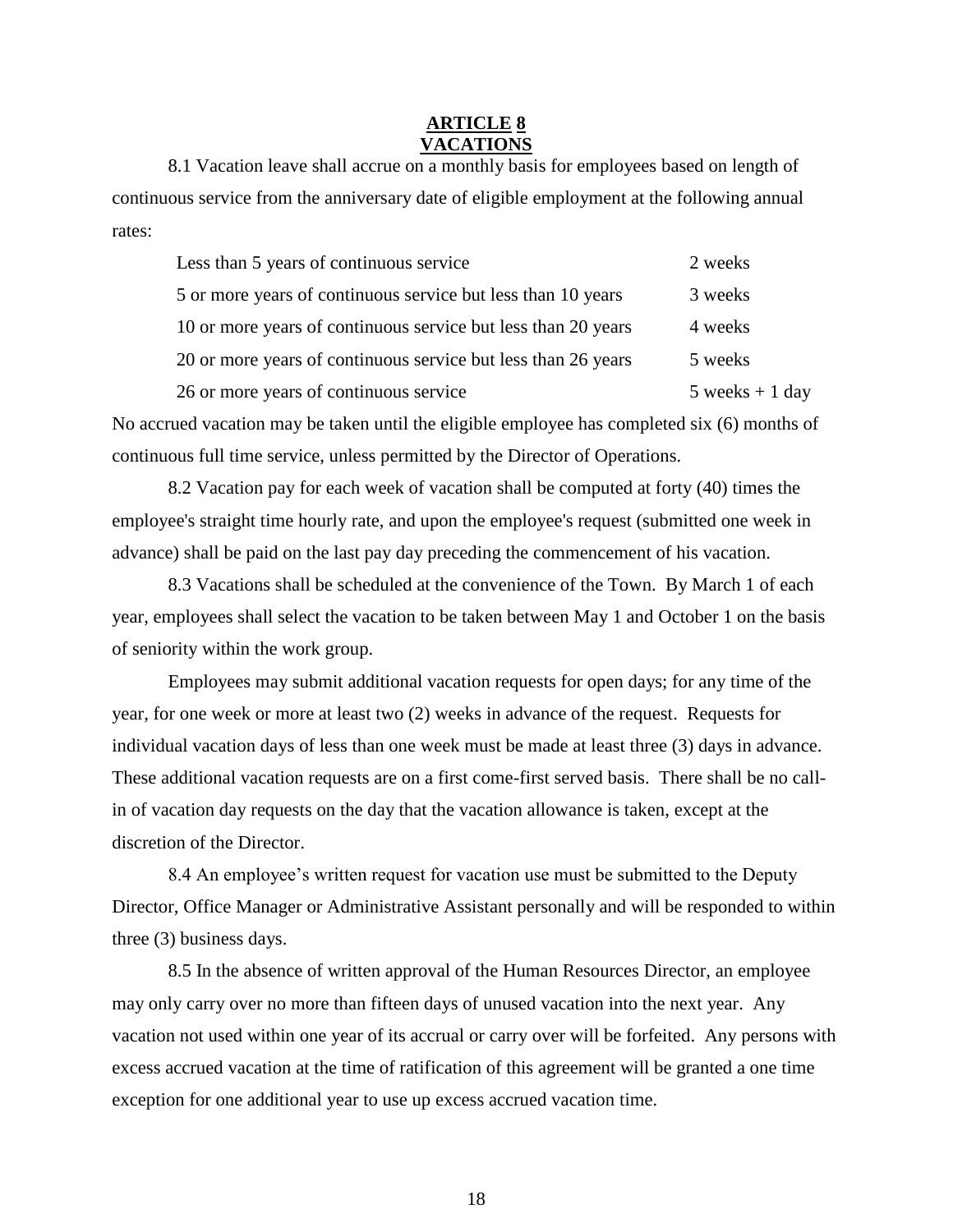8.6 No more than one (1) member of any work group shall be allowed vacation at one time except at the discretion of the Director of Operations; such permission shall not be unreasonably withheld.

8.7 Employees who are absent from work due to a bona fide workers' compensation injury for more than one consecutive calendar year shall not be entitled to accrued vacation leave credit. An employee who is absent from work due to a bona fide workers' compensation injury for more than six months, but less than one consecutive calendar year, shall not be entitled to accrued vacation leave credit unless said employee returns to full-time continuous service for a period of at least six months following the workers' compensation injury leave. Upon completion of six months of full-time consecutive service, the employee shall have the vacation accrual restored for the period s/he was out on a workers' compensation leave.

# **ARTICLE 9 FAMILY AND MEDICAL LEAVE ACT**

Notwithstanding anything in this agreement to the contrary, any unit member may exercise his or her rights to take Family and Medical Leave pursuant to the Family and Medical Leave Act of 1993 (FMLA) and the Massachusetts Parental Leave Act.

- a. The FMLA is a federal law that provides eligible employees up to 12 weeks of unpaid leave for 1.) the birth or placement of a new born child with the employee for adoption or foster care 2.) the serious health condition of an employee, 3.) the serious health condition of an immediate family member; or 4.) Military Family Leave. Paid leave may be substituted for unpaid leave in accordance with the Town's FMLA policy. If an employee takes leave for FMLA reasons, the employee must provide proper documentation in accordance with Department of Labor Standards. In the event that an employee qualifies for Family and Medical Leave, the Town has the right to count sick, vacation, or compensatory leave as Family and Medical leave. However, employees may reserve up to five shifts of vacation leave, compensatory leave, or a combination of vacation and compensatory leave for use in that year and shall not be required to use this reserved time during a leave under the FMLA. Employees out on confirmed Injured on Duty leave (IOD) will receive IOD pay during leave under FMLA.
- b. The Massachusetts Parental Leave Act allows for eight (8) weeks of unpaid leave for the birth of a child or placement/adoption of a child under age 18, or under 23 if the child in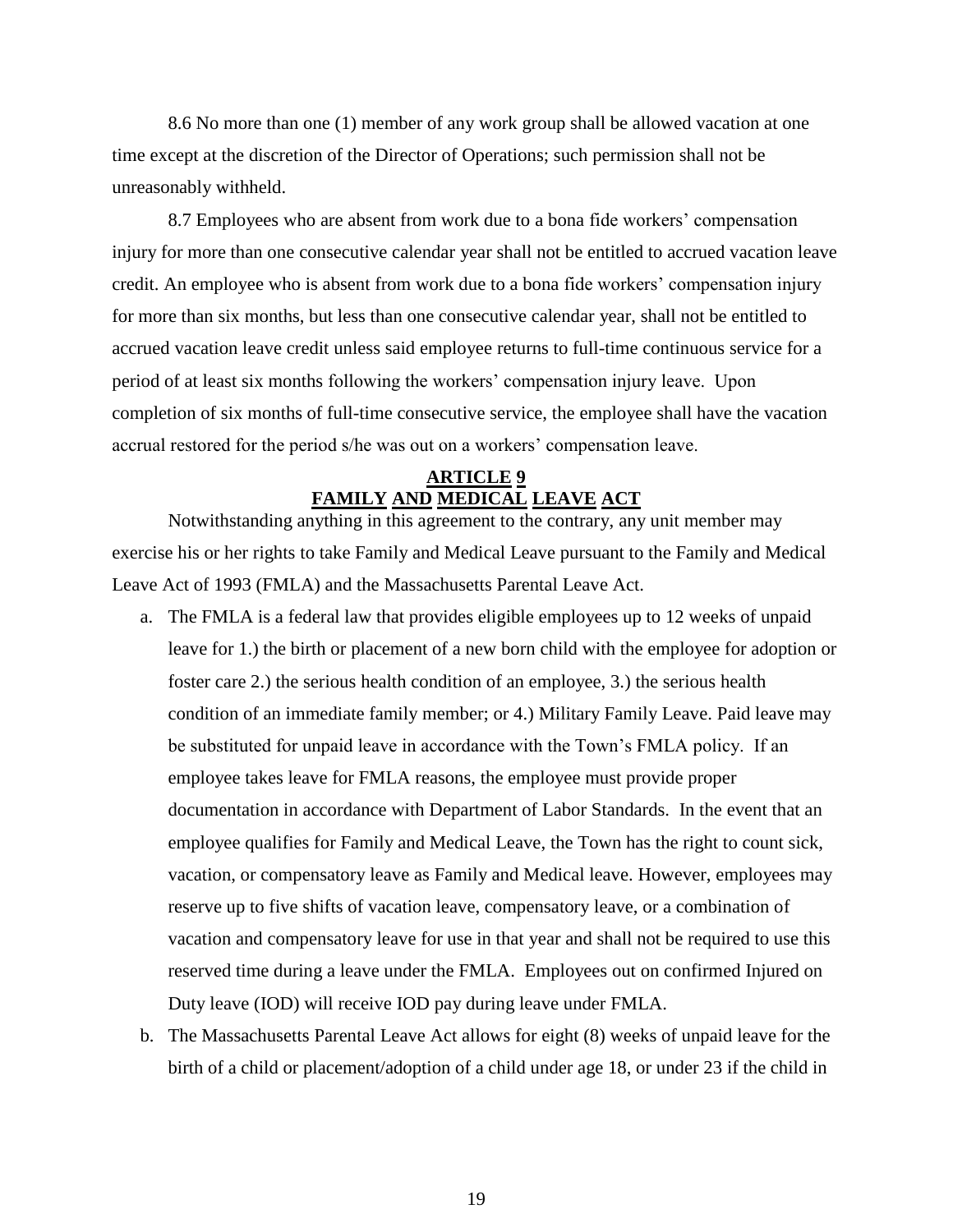mentally or physically disabled. Parental leave applies after the employee completes a three (3) month probationary period.

When FMLA and MPLA are taken for the same reasons specified in each law, the leaves are run concurrently.

### **ARTICLE 10 CIVIC DUTY LEAVE**

**Section 1.** Full-time and part-time employees will be paid by the Town during the period required for jury duty for the difference between the amount paid them by the Court, excluding travel allowance, and the amount of regular straight-time pay which would normally be received from the Town for scheduled work time spent on approved civic duty leave. An employee summoned as a witness in Court on behalf of the Commonwealth or any town, city or county of the Commonwealth or on behalf of the Federal Government shall be granted civic duty leave with pay upon filing of the appropriate notice with the Director of Operations or designee except that this Article shall not apply to an employee who is also in the employ of another town, city or county of the Commonwealth or in the employ of the Federal Government or any private employer and who is summoned on a matter arising from that employment.

**Section 2.** Official summons to jury duty or witness appearances must be presented in advance to the Director of Operations or designee to receive authorized civic duty leave.

**Section 3.** To qualify for payment hereunder, the employee must furnish the Town Accountant with complete and satisfactory evidence of the jury or witness fees received. As a condition to receiving payment from the Town hereunder, an employee on authorized civic duty leave who is discharged from Court service for the day or a major portion thereof during the regular work hours must report to work.

**Section 4.** Absence due to authorized civic duty leave shall not affect an employee's eligibility for longevity, step increases or benefit eligibility.

**Section 5.** Civic duty leave shall not be authorized for an employee who is involved in personal litigation.

## **ARTICLE 11 MILITARY LEAVE**

Federal and state laws require that veterans and reservists be granted certain employment rights. The Town of Weston will comply with all applicable laws and regulations governing initial active duty for training, inactive duty training (such as weekend drills) and temporary and long term active duty.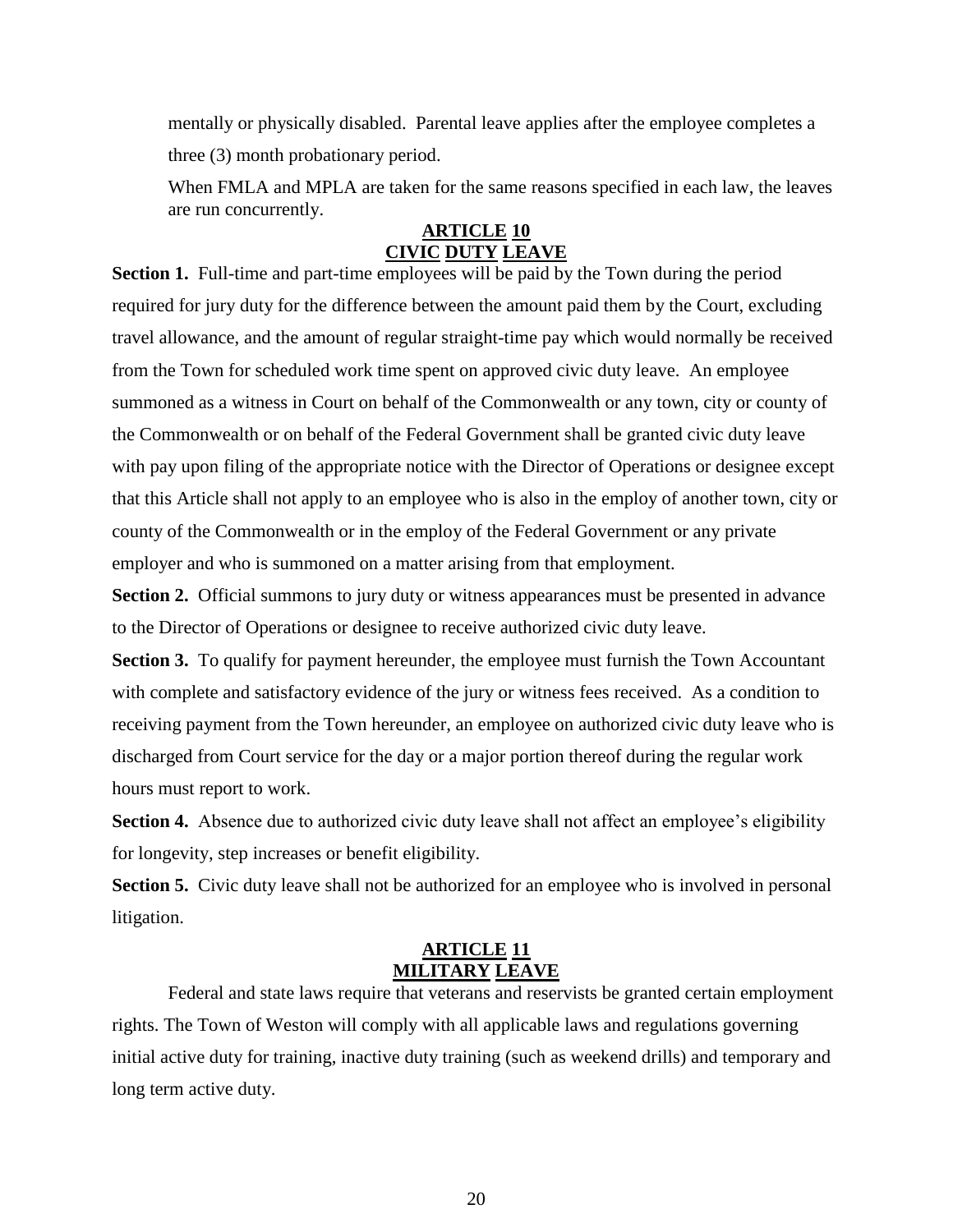In accordance with Massachusetts General Laws, Chapter 33, Section 59, an employee covered under this Agreement who is a member of a state or federal military reserve unit shall be entitled to leave of absence from a permanent position for compulsory military service under orders for a period not to exceed seventeen (17) days per fiscal year (July 1 through June 30), The employee will be entitled to receive full regular straight-time pay for normally scheduled work hours during the seventeen (17) day period.

## **ARTICLE 12 SENIORITY AND QUALIFICATIONS**

12.1 Definitions of Seniority. Town seniority is the length of continuous service an employee has with the Town. Bargaining unit seniority is the length of continuous service an employee has in the divisions covered by this agreement. Classification seniority (seniority in a classification) is the employee's length of continuous service in the particular classification. Involuntary military service which interrupts an employee's regular employment shall not interrupt or break the employee's seniority provided he returns to work promptly upon termination of his military service.

A list of agreed upon seniority dates is attached hereto as Schedule A.

12.2 Definition of Qualifications. Qualifications means the ability, knowledge and skill of an employee to perform the required duties of a job classification in a workmanlike and efficient manner.

12.3 Loss of Seniority. Seniority shall be broken for the following reasons:

- (a) if the employee quits;
- (b) if the employee is discharged for just cause;
- (c) if the employee is absent for three (3) consecutive working days without properly notifying the Town, unless a satisfactory reason is given;
- (d) if the employee, having been laid off from the departments covered by this agreement, fails to return to work after six (6) working days after being notified to report for work, and does not give a satisfactory reason;
- (e) if an employee has been laid off from the departments covered by this agreement for one (1) year.

12.4 Posting of Vacancies. Each vacancy will be posted for bids. Posting locations shall be as follows: DPW Facility Bulletin Board and the Transfer Station Bulletin Board.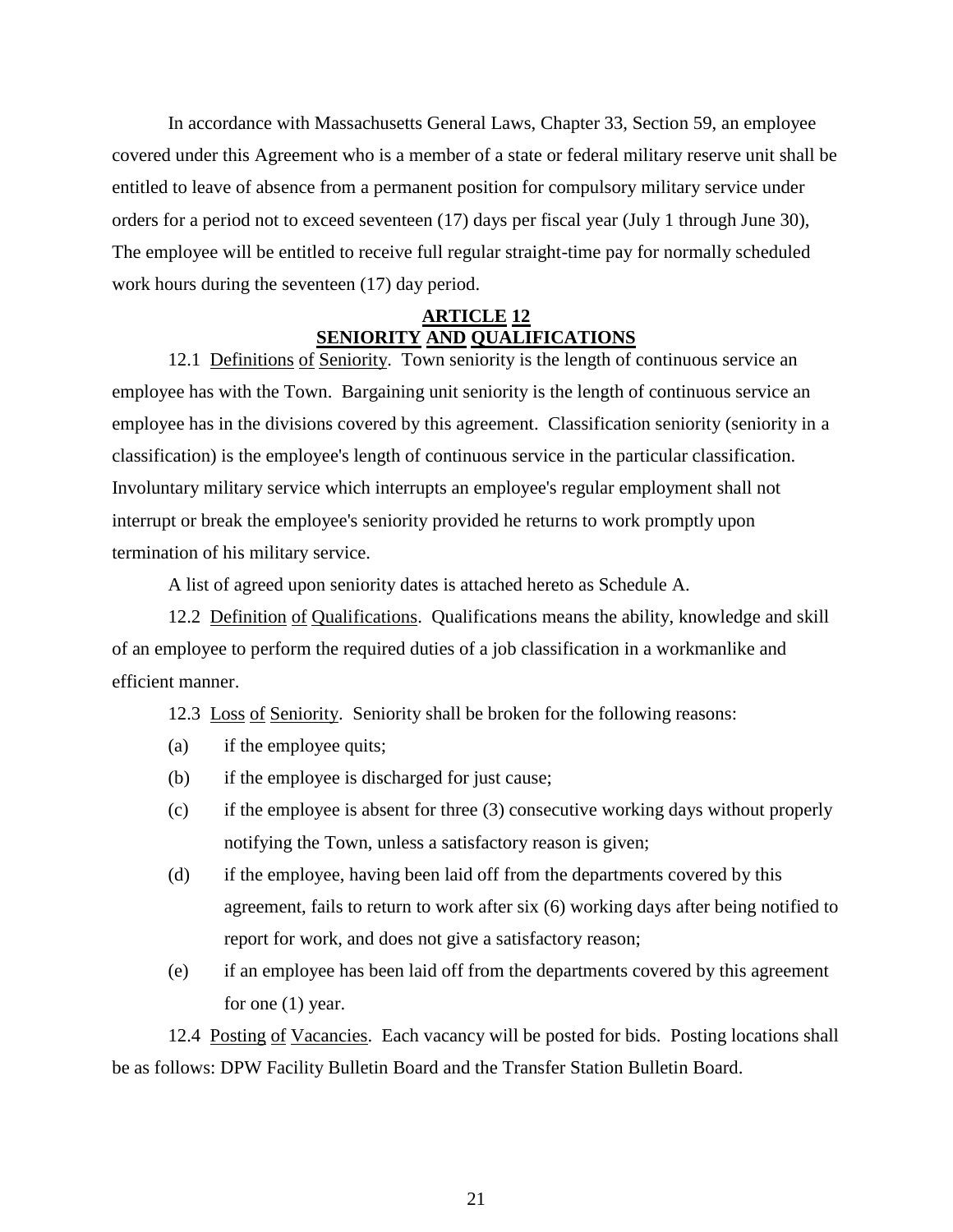The closing date for bids shall be a date stated in the notice and not less than seven (7) calendar days from the posting date. Employees wishing to apply for the vacancy shall submit an application in writing to the person designated in the notice not later than 4:00 p.m. on the closing date. Not sooner than three (3) working days following posting in the division in which the vacancy exists, the vacancy will also be posted in any other division covered by the agreement. At the discretion of the Director, notice of such vacancy may also be given, at a later date, to the general public. In the event an employee successfully bids on a lateral, crossdivisional position, that employee shall not be eligible to bid on another lateral, cross-divisional opening for six months from the date of the previous lateral move, unless the provision is waived by the Director of Operations.

12.5 Promotion. Promotion to a vacancy in a classification shall be made on the basis of the qualifications of the eligible employees who bid for the job. Eligible employees are all permanent employees covered by this Agreement. When qualifications are equal, the job shall be awarded to the eligible employee who has the greatest seniority. If no qualified eligible employee is found, the vacancy may be filled by any qualified bidder or applicant.

12.6 Promotion Appeal Procedure. In the event that the Town selects a person to fill a vacancy and the person selected does not have as much classification seniority as other eligible bidders, any rejected employee shall be given upon request an oral explanation of the reasons for the selection. The Union shall have the right to be represented at and to participate fully in any such meeting. In addition, any rejected employee may file a grievance and proceed immediately to Step 2 of the grievance procedure.

12.7 In-Service Training. It is the policy of the Town and the Union to provide opportunities for eligible employees to become qualified to fill vacancies in the Department of Public Works. For in-service training on equipment and in higher rated jobs, priority shall be given to employees having the greatest classification seniority in a particular classification so that they will have reasonable opportunity to acquire the qualifications for promotion. In general, the employee with the greatest classification seniority in each classification will be regarded as the back-up man for any vacancy occurring in the next higher classification, and he will be given reasonable priority in opportunities for in-service training until he is promoted or it is determined that he will not be able to acquire the skills for promotion. In-service training shall be provided through opportunities provided by vacations, sickness and routine assignments to

22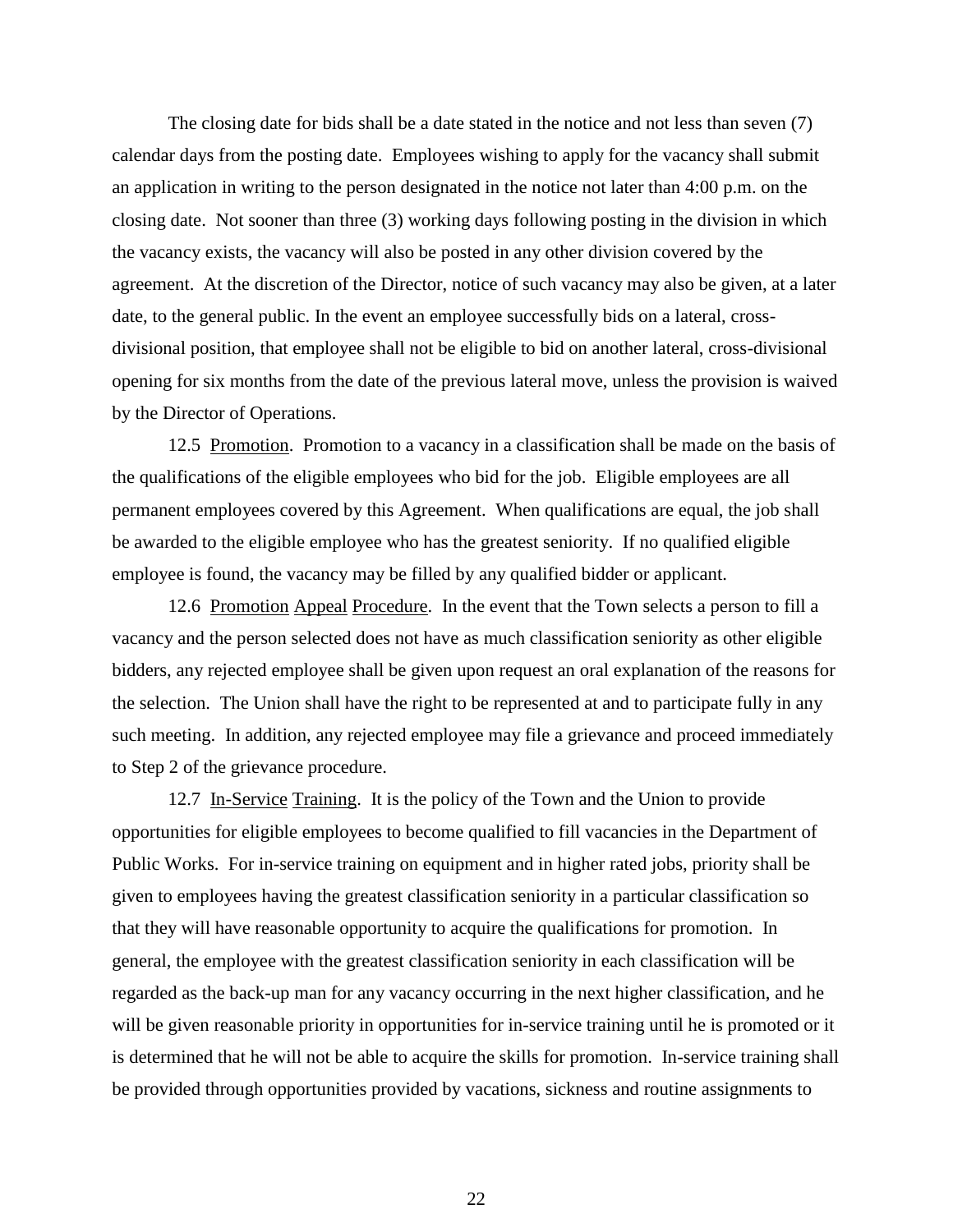higher rated jobs and equipment (subject to the provisions of paragraph 4.4). If reasonably necessary in order to familiarize employees with new equipment or equipment on which they are not trained, other periods of in-service training may be provided. The parties recognize that the purpose of this article is to provide in-service training and does not obligate the Town to move up an employee to a higher classification on every occasion when an employee in that classification is absent.

12.8 Layoff and Recall; Bumping. Layoff in any classification in the department shall be by order of bargaining unit seniority. An employee laid off under the preceding sentence may elect, in lieu of layoff, to transfer to any lower classification in the Department of Public Works, provided he has the necessary qualifications. Layoff from such lower classification shall then proceed by bargaining unit seniority. Recall shall be made on the basis of bargaining unit seniority, the employee on layoff having the greatest bargaining unit seniority being recalled first, provided he has the qualifications to fill the vacancy.

12.9 Assignments. In making specific job assignments within a job classification, supervisors will follow the preference of employees in order of classification seniority, unless such preference would materially impair the efficient performance of the work of the department. Assignments shall last the duration of a specific project which may be longer than one day. A qualified employee who chooses an assignment for a specific project shall see that assignment to completion, unless management otherwise needs to shift work priorities.

#### **ARTICLE 13 DISCIPLINE AND DISCHARGE**

The Town shall not discipline, suspend or discharge any employee without just cause. In all cases involving the suspension or discharge of a permanent employee the Town shall notify the employee in writing of his suspension or discharge and the reasons therefor within fifteen (15) business days from the day the employee was first formally informed that a disciplinary action would be considered, unless mitigating circumstances warrant a longer period of investigation. Any dispute arising between the Town and the Union concerning the existence of just cause for suspension or discharge may (subject to paragraph 14.2) be subject to the grievance and arbitration procedure set forth in this agreement, except that the suspension or discharge of a probationary employee shall not be subject to the arbitration procedure under this agreement.

23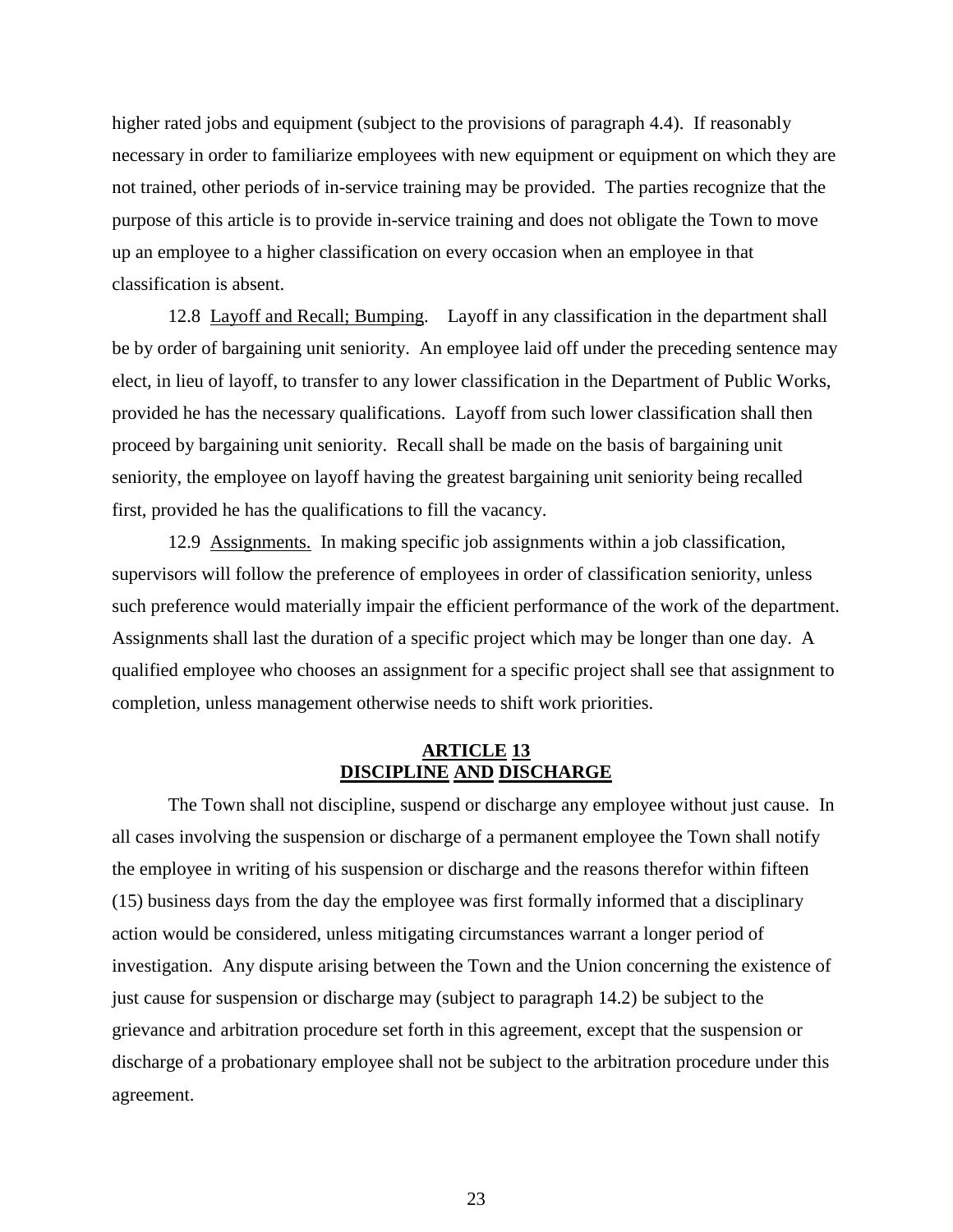### **ARTICLE 14 GRIEVANCE PROCEDURE**

14.1 Except as provided in paragraph 14.2, any grievance which may arise based upon a controversy or dispute as to the meaning and application of this agreement shall be settled in the following manner:

Step 1 The aggrieved employee and the Union may discuss and attempt to adjust the grievance with the Deputy Director.

Step 2 If not settled at Step 1, the grievance shall be reduced to writing stating the basis for the grievance, including relevant dates and times, and referencing the specific Article for the contract being grieved. The written grievance shall be signed by the employee and the Local Union official, and presented within seven calendar days of the occurrence on which the grievance is based to the Director. The grievance shall then be discussed with the Director within seven calendar days of the filing of the written grievance. Step 3 If not settled at Step 2, the grievance shall be referred in writing to the Town Manager within seven calendar days after completion of Step 2. The written grievance to the Town Manager shall also state the basis for the grievance, including relevant dates and times, and shall reference the specific Article of the contract that is being grieved. The written grievance shall be signed by the employee and the Local Union official The Town Manager shall schedule a meeting with the employee and authorized representatives of the Union within eight (8) calendar days after the Union submits the written grievance to the Town Manager. After said meeting, or after such additional meetings as may be required by mutual agreement of the Town Manager and the authorized representatives of the Union, the Town Manager will render his/her findings in writing to the employee and the Union within 15 business days.

Step  $\frac{4}{5}$  In the event the Town Manager is unable to resolve the grievance to the satisfaction of the union, the unions has the right to file for arbitration within thirty (30) calendar days from the date the Manager rendered his/her findings. The Town Manager and the Union shall select a single arbitrator. If the parties are unable to agree within fourteen (14) calendar days upon the selection of one arbitrator the matter shall be referred to the American Arbitration Association for selection of the arbitrator in accordance with its Voluntary Labor Arbitration Rules. The arbitration shall in either event proceed in accordance with the Voluntary Labor Arbitration Rules of the American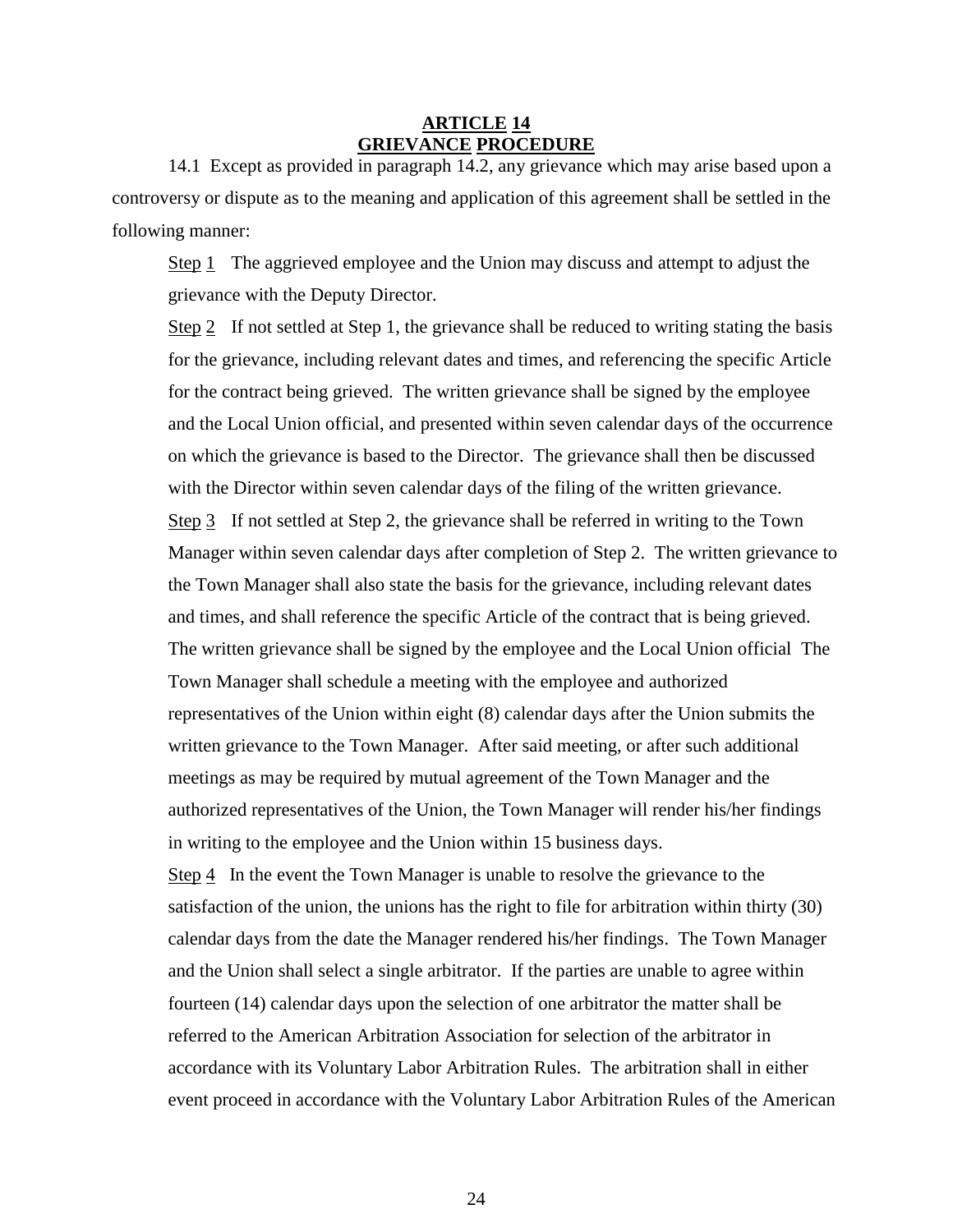Arbitration Association. The decision of the arbitrator shall be final and binding and judgment thereon may be entered by any court of competent jurisdiction.

Each party shall bear the expense of presentation of its case and the expense of the arbitrator shall be shared equally by the Town and the Union. No arbitrator shall have any power to add to or subtract from or modify any of the terms of this agreement or to decide any question except the grievance as submitted. No award may be made retroactive for more than thirty days prior to the date the grievance was reduced to writing under Step 2, except in cases where the affected employee was unaware of the grievance for reasons beyond his control.

14.2 The grievance and arbitration procedure hereunder shall not apply to any action of the Town which is subject to review by the Contributory Retirement Appeal Board or by the Civil Service Commission.

## **ARTICLE 15 AGENCY SERVICE FEE AND DUES DEDUCTIONS**

15.1 All permanent and temporary full-time employees covered by this agreement shall be required as a condition of employment to make payment on or after the 30th day following the beginning of such employment or the effective date of this agreement, whichever is later, of an Agency Service Fee to the Union. At the election of the employee, said Agency Service Fee may be deducted from the employee's wages upon presentation to the Town of a signed authorization. Such authorization may be cancelled by sixty (60) days' written notice to the Town. An employee who does not authorize the Town to make periodic payroll deduction as provided herein shall make the Agency Service Fee payment directly to the Treasurer of the Union. This paragraph shall become effective only if accepted by a majority of all employees in the bargaining unit in accordance with the applicable provisions of General Laws chapter 150E, section 12, as implemented by 402 CMR 17.03. The Union has established a rebate procedure as required by said section.

15.2 The Town will deduct from the pay of each employee who submits a written authorization in accordance with the form attached to this agreement on the payroll for the first payroll each month the agency service fee or membership dues in the Union for that month. The Town will transmit quarterly the total amount deducted, with a list of employees from whom the fees or dues have been deducted, to the Treasurer of the Union.

15.3 The Union will provide a bond to the Town Treasurer in accordance with the provisions of Chapter 180, Section 17A and 17G of the General Laws.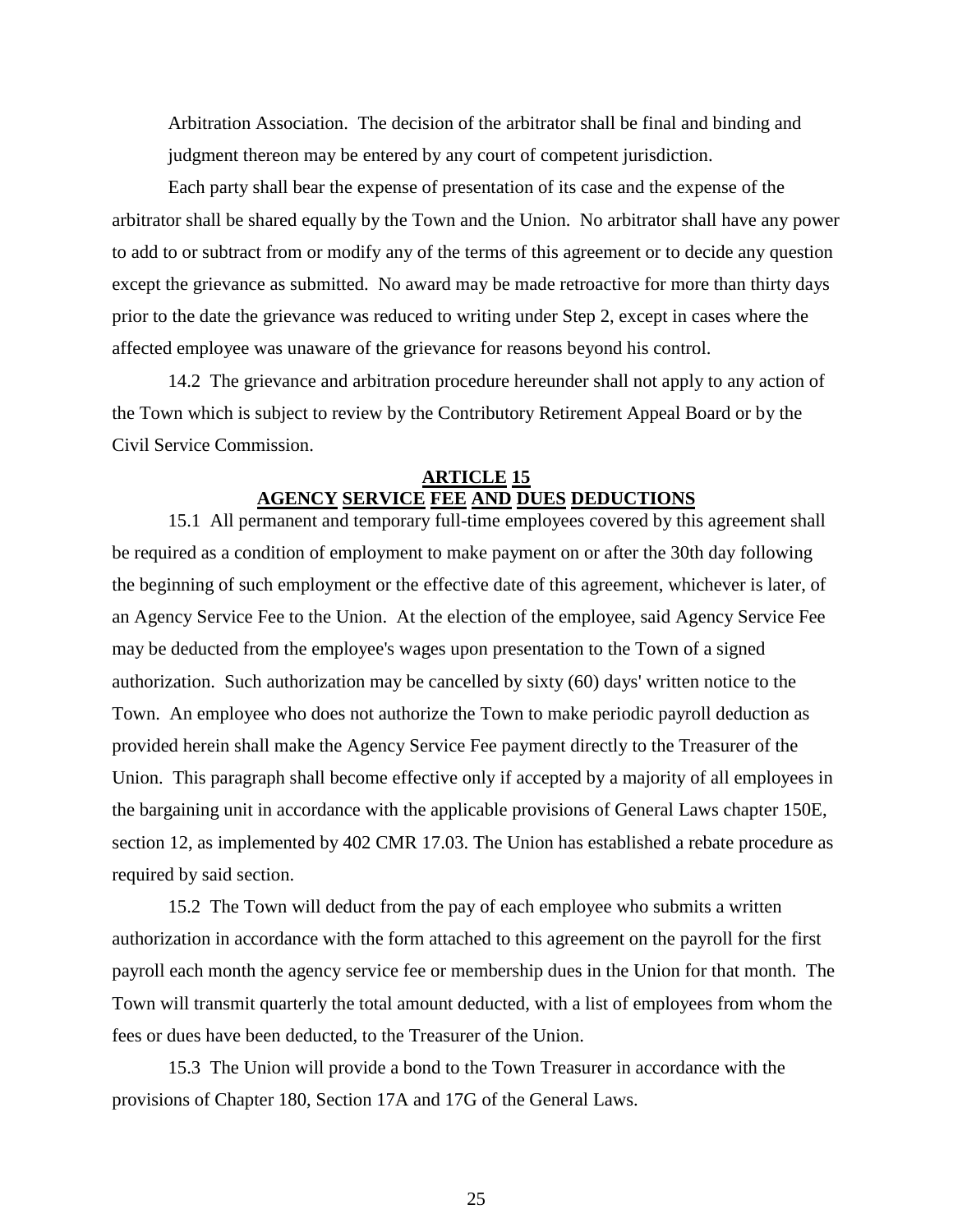15.4 The Union shall indemnify and save the Town harmless against any claim, demand, suit, or other form of liability that may arise out of, or by reason of, action taken by the Town for the purpose of complying with this Article or in reliance on any assignment furnished by the Union.

#### **ARTICLE 16 SAFETY COMMITTEE**

There shall be a Safety Committee composed of three persons appointed by the Board of Selectmen and three bargaining unit employees appointed by the Union to serve during the term of this contract. The Safety Committee shall meet during the regular working hours of the departments covered by this agreement at times mutually agreed upon by the majority of the members. Nothing in this agreement shall be construed to require more than twelve (12) meetings of this committee in one fiscal year (July 1 to June 30).

The purpose of the Safety Committee shall be to advance the safety of employees covered by this agreement and of the public generally as it may be affected by the operations of the Department of Public Works. To the extent that actions recommended by the Committee pursuant to a majority vote require expenditure of Town funds or specific authorization beyond the authority of the Director of Operations, the committee shall submit its recommendations in writing to the Director of Operations with a copy to the Board of Selectmen in each case for determination by the appropriate authority of such action, if any, as may be taken with respect to the recommendation.

#### **ARTICLE 17 BEREAVEMENT LEAVE**

17.1 Bereavement leave without loss of regular straight-time pay for normally scheduled working hours, not to exceed three (3) consecutive calendar days per occurrence, either beginning with the death or concluding two days after the funeral or other service, or other appropriate period approved by the Town Manager, shall be granted to any employee on account of a death in the immediate family of the employee.

17.2 For the purposes of bereavement leave, the term "immediate family" is defined as the spouse, parents, parents of spouse, children, brothers, sisters, grandparents and grandchildren of the employee.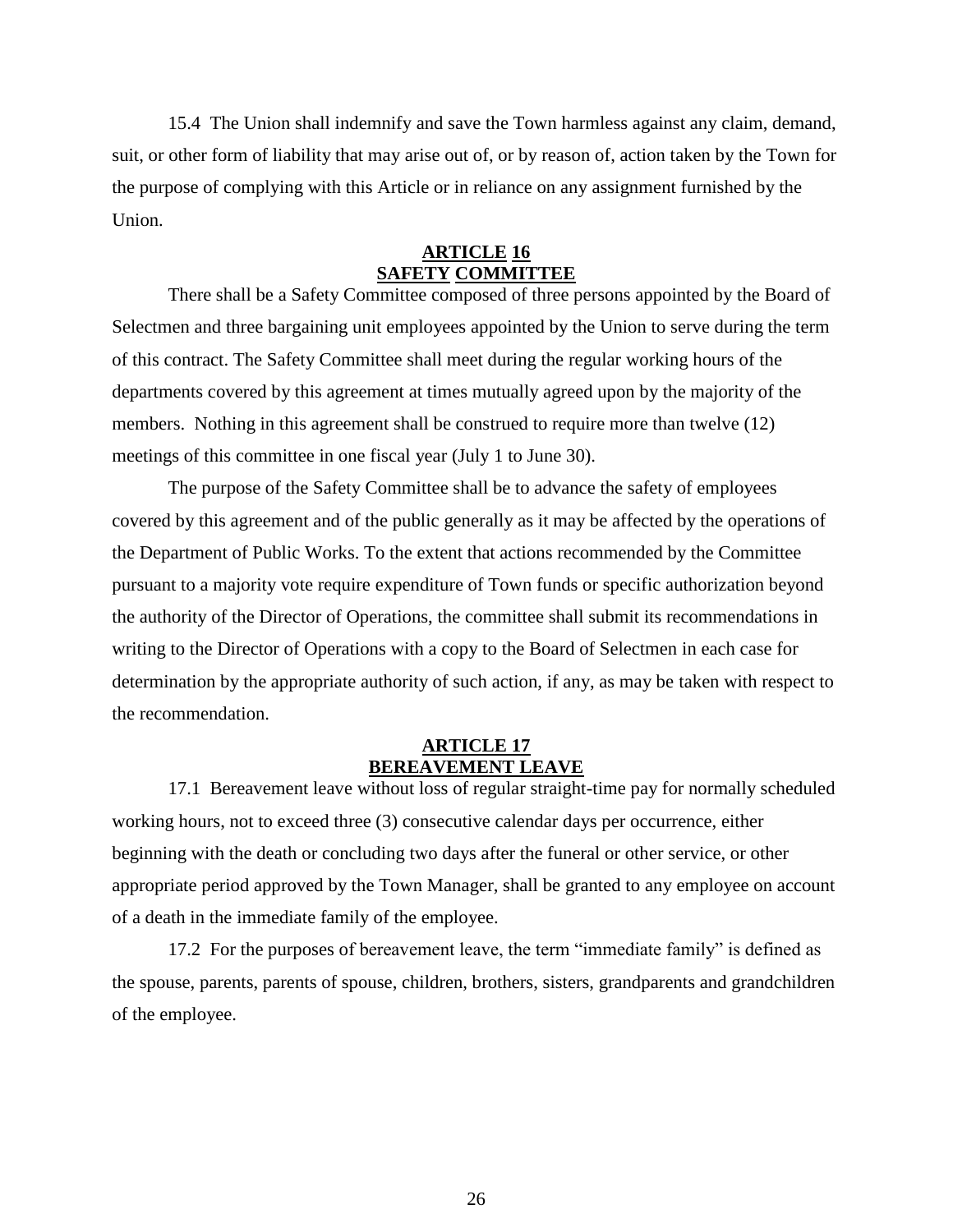17.3 Bereavement leave of up to one day without loss of regular straight-time pay for normally scheduled working hours may be granted per occurrence for the death of an employee's niece, nephew, brother-in-law, sister-in-law, aunt or uncle.

#### **ARTICLE 18 EMPLOYEE CONTRIBUTION HEALTH INSURANCE**

The Town and the Union agree that all employees eligible to enroll in the Town's health insurance group plan as stipulated in the Town's Contributory Rules and Regulations shall contribute 20% towards the premium of any HMO, POS or EPO which the Town in its discretion may offer. Contribution toward the PPO plan will remain at 50% for all eligible employees.

Employees hired before July 1, 2005 will be paid an annualized stipend for the Town sponsored POS, HMO or EPO healthcare plan in which the employee is currently enrolled. The stipend will initially represent 10% of the annual cost of the health insurance plan the employee is enrolled in effective July 1, 2007. The effective date of the stipend being paid and the 20% contribution implemented will commence with the first check issued in January 2008. The stipend will increase by the cost of living adjustment in subsequent years. The stipend will be paid in hourly increments.

|                                              | <b>FY20</b> | <b>FY21</b> | <b>FY22</b> |
|----------------------------------------------|-------------|-------------|-------------|
| <b>Town Sponsored Insurance Plan</b>         | Annualized  | Annualized  | Annualized  |
|                                              | Stipend     | Stipend     | Stipend     |
| Blue Cross Blue Shield Choice Family POS     | 2,447.58    | 2,496.53    | 2,546.46    |
| Blue Cross Blue Shield Choice Individual POS | 907.52      | 925.67      | 944.18      |
| Harvard Pilgrim Health Care Family HMO       | 2,218.90    | 2,263.28    | 2,308.55    |
| Harvard Pilgrim Health Care Individual HMO   | 815.80      | 832.12      | 848.76      |

If an employee eligible to receive the stipend changes from one of the Town sponsored POS, HMO or EPO plans to another Town sponsored POS, HMO or EPO plan, enrolls in one of the Town sponsored POS, HMO or EPO plans, or if the employee changes between a Town sponsored POS, HMO or EPO family and individual plan, the employee will receive the stipend that corresponds with the employee's new health insurance coverage. If an employee no longer receives insurance through a Town sponsored plan, then the stipend will terminate effective immediately. No stipend will be paid to an employee enrolled in a PPO or indemnity plan.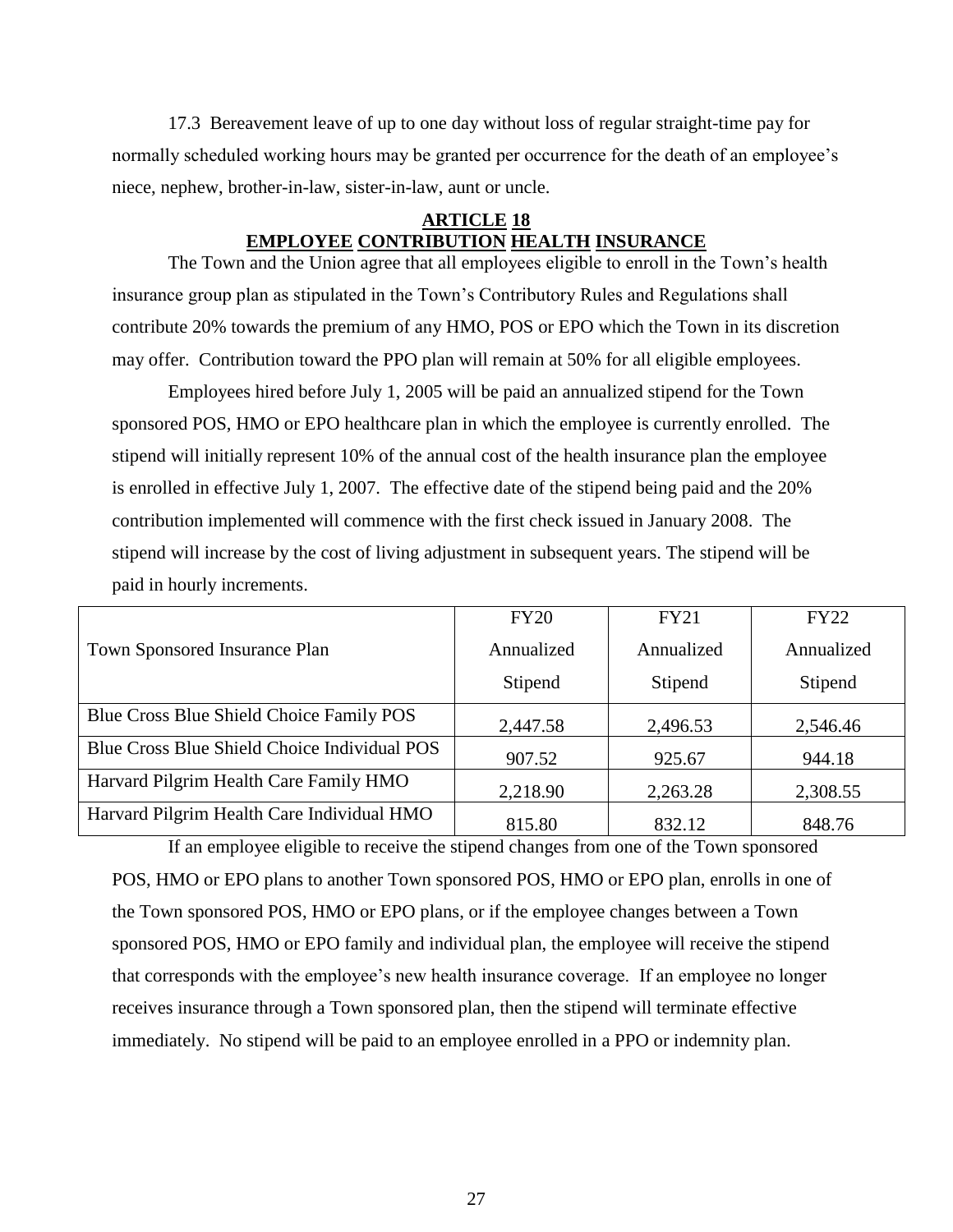The Union agrees that by executing this agreement, the Union authorizes the Town to create, if necessary, a G.L. c. 32B, §15(b) Health and Welfare Trust Fund for the purpose of making the HMO/managed care premium contribution change specified in this agreement.

# **ARTICLE 19 EFFECTIVE DATE AND TERM OF AGREEMENT**

This agreement shall become effective as of July  $\overline{1, 2019}$ , and shall remain in full force and effect until June 30, 2022, and thereafter for successive one (1) year periods unless either of the parties hereto on or before January 1st in any year notifies the other party in writing of its desire to terminate, amend, or modify the same.

\_\_\_\_\_\_\_\_\_\_\_\_\_\_\_\_\_\_\_\_\_\_\_\_\_\_\_\_ \_\_\_\_\_\_\_\_\_\_\_\_\_\_\_\_\_\_\_\_\_\_\_\_\_\_\_\_\_\_\_

 $\overline{\phantom{a}}$  , and the contribution of the contribution of the contribution of the contribution of the contribution of the contribution of the contribution of the contribution of the contribution of the contribution of the

At any time while this agreement is in force, the Town and the Union will meet at reasonable times and places upon the request of either party for the purpose of discussing modifications or amendments to this agreement or clarifications hereof.

WITNESS the execution hereof as of the day and year first above written.

TOWN OF WESTON AFSCME COUNCIL 93, WESTON DPW UNION

\_\_\_\_\_\_\_\_\_\_\_\_\_\_\_\_\_\_\_\_\_\_\_\_\_\_\_\_ \_\_\_\_\_\_\_\_\_\_\_\_\_\_\_\_\_\_\_\_\_\_\_\_\_\_\_\_\_\_\_ BOARD OF SELECTMEN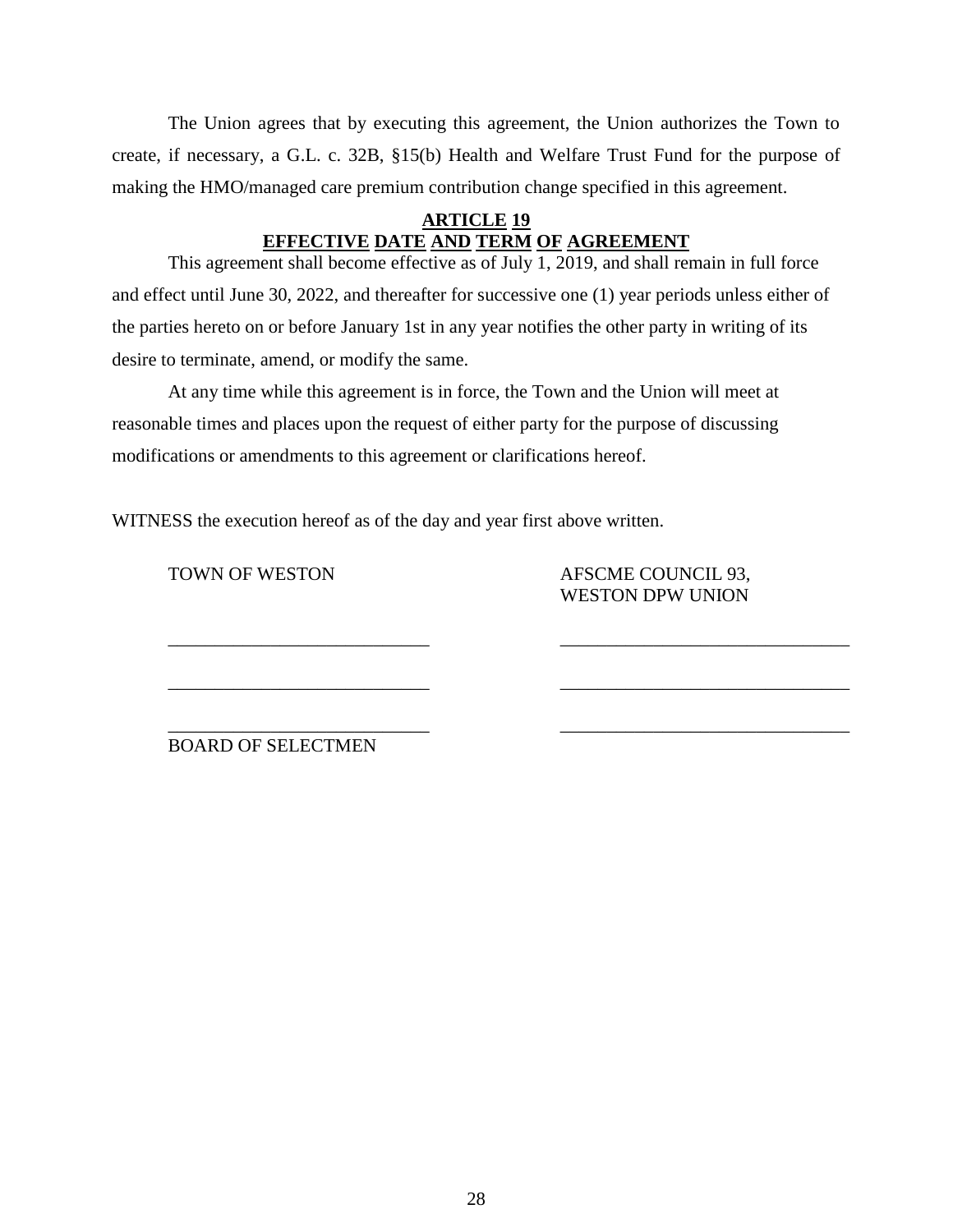# **Schedule A**

### **SENIORITY OF EMPLOYEES Revised as of July 1, 2019**

| Division & Name of Employee                 | Job Classification                    | Town      | Bargaining | Classification |
|---------------------------------------------|---------------------------------------|-----------|------------|----------------|
|                                             |                                       | Seniority | Unit       | Seniority      |
|                                             |                                       |           | Seniority  |                |
|                                             |                                       |           |            |                |
| VEHICLE MAINTENANCE DIVISION                |                                       |           |            |                |
| Deneault, Stephen                           | Mechanic - Grade 1                    | 8/21/17   | 8/21/17    | 8/21/17        |
| Carvalho, Nelson                            | Mechanic - Grade 2                    | 9/05/17   | 9/05/17    | 9/05/17        |
| Davis, Robert                               | Mechanic – Grade 2                    | 8/14/17   | 8/14/17    | 8/14/17        |
|                                             |                                       |           |            |                |
| <b>HIGHWAY DIVISION</b>                     |                                       |           |            |                |
| Tuttle, Kevin                               | HEO - Grade 1                         | 10/20/86  | 10/20/86   | 3/05/97        |
| Surette, Henri C.                           | <b>Traffic Maintenance Specialist</b> | 9/02/86   | 9/02/86    | 5/20/02        |
| Feliciano, Edwin                            | Chauffeur-Laborer                     | 7/17/17   | 7/17/17    | 7/17/17        |
| Hender, Richard                             | Chauffeur-Laborer                     | 1/22/07   | 1/22/07    | 1/22/07        |
| Jellison, Michael                           | Chauffeur-Laborer                     | 5/14/18   | 5/14/18    | 5/14/18        |
| Stevens, Jason                              | Chauffeur-Laborer                     | 1/19/16   | 1/19/16    | 1/19/16        |
|                                             |                                       |           |            |                |
| STORMWATER DIVISION                         |                                       |           |            |                |
| Rivera, Juan C.                             | HEO - Grade 1                         | 1/08/07   | 1/08/07    | 10/17/16       |
| Deangelis, Robert                           | Chauffeur-Laborer                     | 3/14/16   | 3/14/16    | 3/14/16        |
| Page, Michael                               | Chauffeur-Laborer                     | 2/04/08   | 2/04/08    | 2/04/08        |
|                                             |                                       |           |            |                |
| PARK & CEMETERY DIVISION                    |                                       |           |            |                |
| Skinner, Daniel                             | HEO - Grade 1                         | 8/29/94   | 8/29/94    | 7/22/96        |
| Niland, Edward                              | Chauffeur-Laborer                     | 11/29/00  | 11/29/00   | 11/29/00       |
| <b>VACANT</b>                               |                                       |           |            |                |
|                                             |                                       |           |            |                |
| SOLID WASTE/RECYCLING DIVISION              |                                       |           |            |                |
| Orsogna, Michael                            | Solid Waste/Recycling Attend.         | 7/08/91   | 7/08/91    | 12/05/05       |
| Schertzer, Steven                           | Solid Waste/Recycling Attend.         | 1/10/06   | 1/10/06    | 1/10/06        |
| Williams, Joseph                            | Solid Waste/Recycling Attend.         | 3/30/98   | 2/15/99    | 10/03/16       |
|                                             |                                       |           |            |                |
| <b>WATER DIVISION</b>                       |                                       |           |            |                |
| Donnelly, David<br>HEO - Grade 1            |                                       | 11/05/04  | 11/05/04   | 7/13/15        |
| Richwein, Scott<br>Water Systems Specialist |                                       | 3/18/13   | 3/18/13    | 8/03/15        |
| Mazerolle, Robert<br>Meter Reader/Installer |                                       | 2/04/80   | 2/04/80    | 6/01/86        |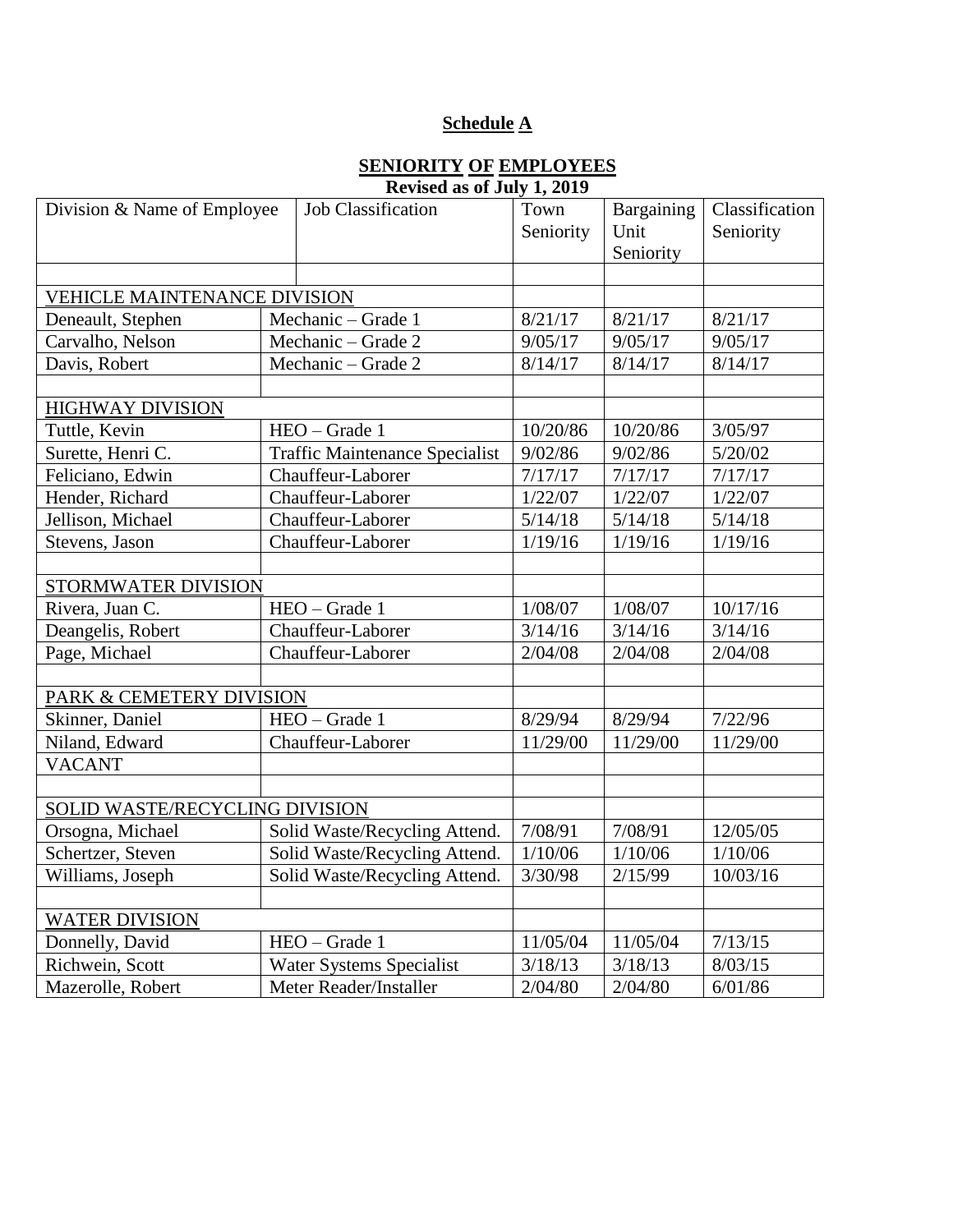# **Schedule B**

1. A Heavy Equipment Operator - Grade 1 must be licensed and able to operate the following units of equipment satisfactorily, provided, that this requirement shall apply only to the extent that such equipment is used in the department.

Backhoe Bulldozer Grader Excavator Front-end wheel loaders Street sweeper Catch basin cleaner, truck mounted Shoveldozer Municipal tractor with the following attachments: Boom Flail Small crawler tractor